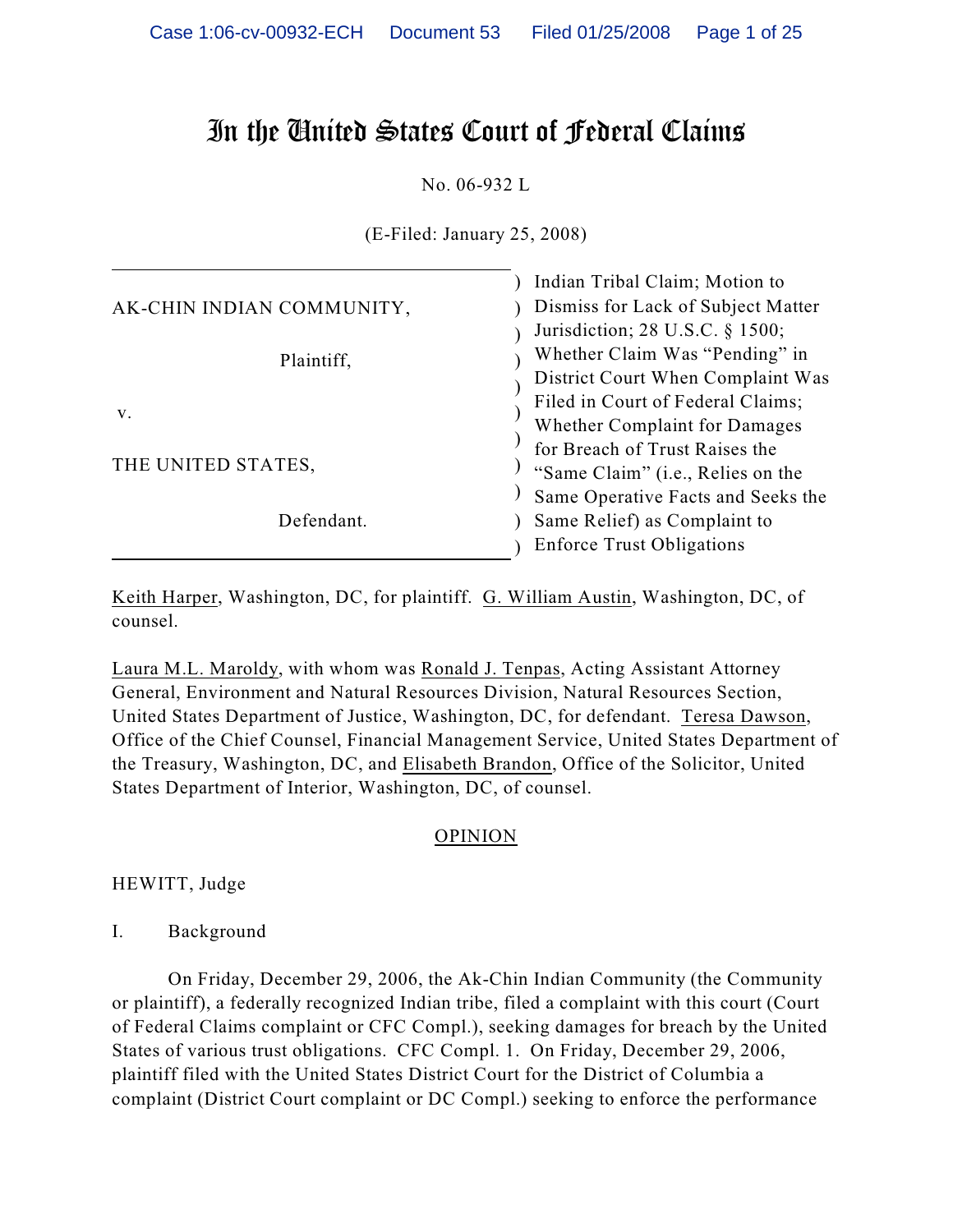by the United States of various trust obligations. The District Court complaint appears in the record as Exhibit 1 to defendant's motion to dismiss.

Since 1868, the United States Code has contained a provision that prohibits this court (and its predecessors) from taking jurisdiction of a complaint in certain circumstances when a complaint by the same plaintiff is pending in a federal district court. See 28 U.S.C. § 1500 (2008).

Defendant filed Defendant's Motion to Dismiss Pursuant to 28 U.S.C. § 1500 (defendant's Motion or Def.'s Mot.) on August 6, 2007. Plaintiff filed Plaintiff's Brief in Response to Defendant's Motion to Dismiss (plaintiff's Response or Pl.'s Resp.) on August 28, 2007. Defendant filed Defendant's Reply in Support of Motion to Dismiss Pursuant to 28 U.S.C. § 1500 (defendant's Reply or Def.'s Reply) on September 21, 2007. In the briefing on defendant's Motion, both parties relied on information produced by plaintiff in discovery addressing the sequence in which the Court of Federal Claims complaint and the District Court complaint had been filed. The court held an evidentiary hearing and oral argument on October 24, 2007. Transcript of Hearing (Hearing Tr.). The purpose of the evidentiary hearing was to hear the testimony of Alexis Applegate, a paralegal employed by plaintiff's counsel, addressing the sequence in which she filed the Court of Federal Claims complaint and District Court complaint. Order of Oct. 17, 2007, at 1; Hearing Tr. 11:8-24, 13:1-14:2. In response to the additional information provided in the evidentiary hearing, the court ordered the parties to submit briefs addressing the sequence of filing. Order of Oct. 25, 2007. On November 9, 2007, plaintiff filed Plaintiff's Opening Post-Evidentiary Hearing Brief Opposing Defendant's Motion to Dismiss (plaintiff's Post-Hearing Brief or Pl.'s Post-Hearing Br.). Defendant filed Defendant's Post-Evidentiary Hearing Brief in Support of Its Motion to Dismiss (defendant's Post-Hearing Response or Def.'s Post-Hearing Resp.) on November 21, 2007.<sup>1</sup> Plaintiff filed Plaintiff's Response to Defendant's Post-Evidentiary Hearing Brief in Support of Defendant's Motion to Dismiss (plaintiff's Post-Hearing Reply or Pl.'s Post-Hearing Reply) on November 29, 2007. Defendant, on December 11, 2007, moved for leave to file a sur-reply to plaintiff's Post-Hearing Reply in order to address alleged

<sup>&</sup>lt;sup>1</sup>On November 9, 2007, defendant filed Emergency Motion by Defendant for Enlargement of Time By Which to File Its Supplemental Brief in Support of Its Motion to Dismiss Pursuant to 28 U.S.C. § 1500. On November 12, 2007, plaintiff filed Plaintiff's Response to Defendant's Emergency Motion for Enlargement of Time By Which to File Its Supplemental Brief in Support of Its Motion to Dismiss Pursuant to 28 U.S.C. § 1500. By its Order of November 13, 2007, the court ordered defendant to file its briefing, comprising both defendant's opening post-evidentiary hearing brief and its response to plaintiff's timely-filed opening post-evidentiary brief on November 21, 2007, and extended the deadline for plaintiff's responsive briefing.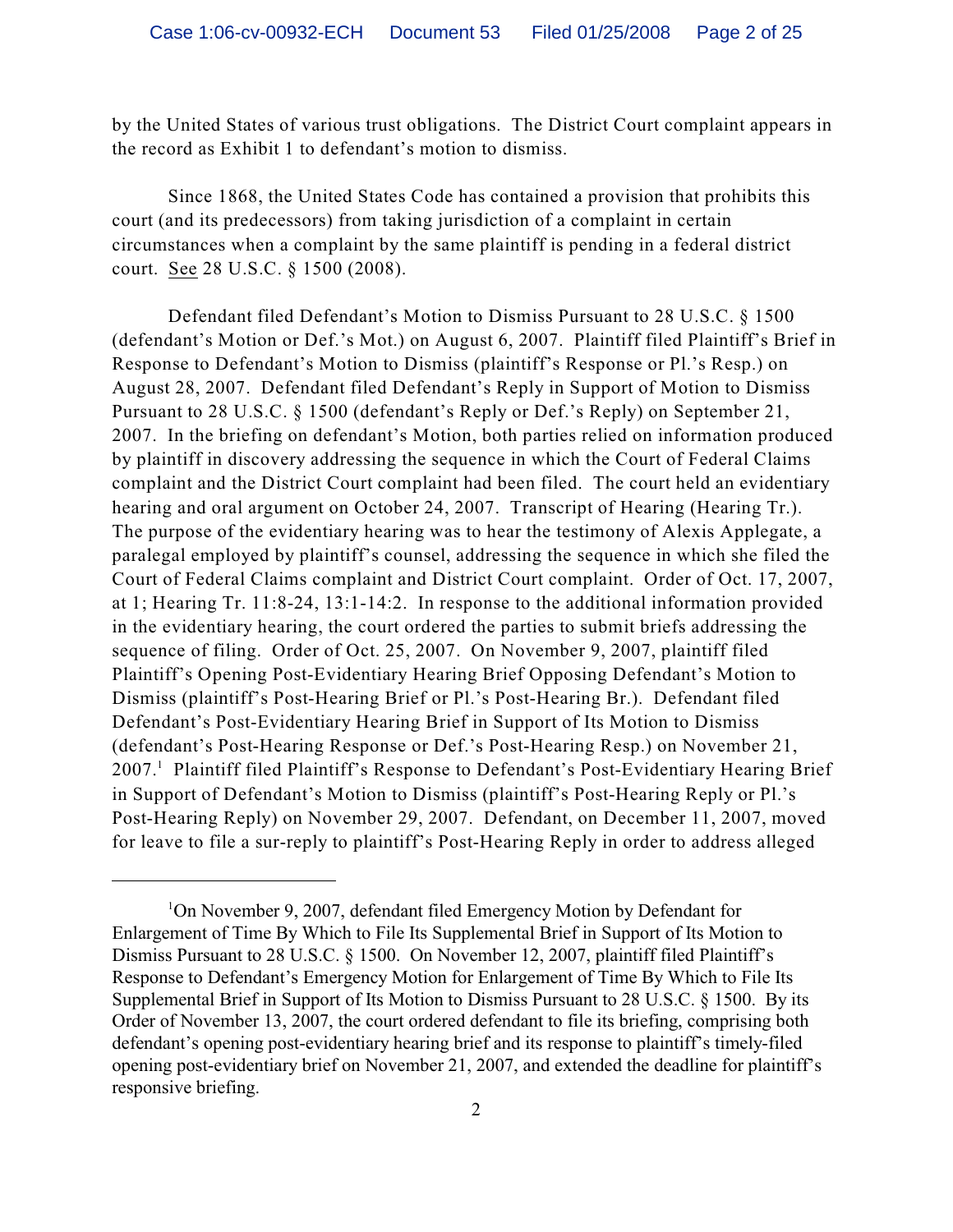new facts asserted in plaintiff's Post-Hearing Reply and evidence developing in another case involving 28 U.S.C. § 1500. Defendant's Motion for Leave to File a Sur-Reply to [Pl.'s Post-Hearing Brief] 1. Further to the court's Order of December 18, 2007, defendant filed on January 4, 2008, Defendant's Sur-Reply to Plaintiff's [Post-Hearing Brief] (defendant's Sur-Reply or Def.'s Sur-Reply), and plaintiff, on January 11, 2008, filed Plaintiff's Response to Defendant's Sur-Reply to Plaintiff's [Post-Hearing Brief] (plaintiff's Response to defendant's Sur-Reply or Pl.'s Resp. to Def.'s Sur-Reply).

#### II. Standards of Review

Rule 12(b)(1) of the Rules of the United States Court of Federal Claims (RCFC) governs dismissal of claims for lack of subject matter jurisdiction. RCFC 12(b)(1). When a defendant challenges this court's jurisdiction pursuant to RCFC 12(b)(1), the plaintiff bears the burden to show by a preponderance of the evidence that jurisdiction is proper. Reynolds v. Army & Air Force Exch. Serv. (Reynolds), 846 F.2d 746, 748 (Fed. Cir. 1988). In evaluating a claim pursuant to RCFC 12(b)(1) for lack of jurisdiction over the subject matter, the court must accept as true any undisputed allegations of fact made by the non-moving party and draw all reasonable inferences from those facts in the nonmoving party's favor. Henke v. United States, 60 F.3d 795, 797 (Fed. Cir. 1995); Reynolds, 846 F.2d at 747. If the motion to dismiss for lack of subject matter jurisdiction disputes the jurisdictional facts, a court may consider other relevant evidence to resolve the factual dispute. Moyer v. United States, 190 F.3d 1314, 1318 (Fed. Cir. 1999); Reynolds, 846 F.2d at 747.

## III. Discussion

The Indian Tucker Act, 28 U.S.C. § 1505 (2008), confers jurisdiction on the Court of Federal Claims to hear claims brought by American Indian tribes that "otherwise would be cognizable in the Court of Federal Claims if the claimant were not an Indian tribe." 28 U.S.C. § 1505; see also United States v. White Mountain Apache Tribe (White Mountain), 537 U.S. 465, 472 (2003). However, like the general Tucker Act, 28 U.S.C. § 1491 (2008), a plaintiff must identify a "separate source of substantive law," such as a contract, statute or regulation, "that creates the right to money damages." Fisher v. United States (Fisher), 402 F.3d 1167, 1172 (Fed. Cir. 2005) (citations omitted); see also United States v. Mitchell (Mitchell), 463 U.S. 206, 216-17 (1983). A money-mandating source is one that can "fairly be interpreted as mandating compensation by the Federal Government for the damage sustained," id. at 217 (quoting United States v. Testan, 242 U.S. 392, 400 (1976)), and is "reasonably amenable to the reading that it mandates a right of recovery in damages," White Mountain, 537 U.S. at 472-73; Greenlee County v. United States (Greenlee), 487 F.3d 871, 875-76 (Fed. Cir. 2007). In Indian trust claims,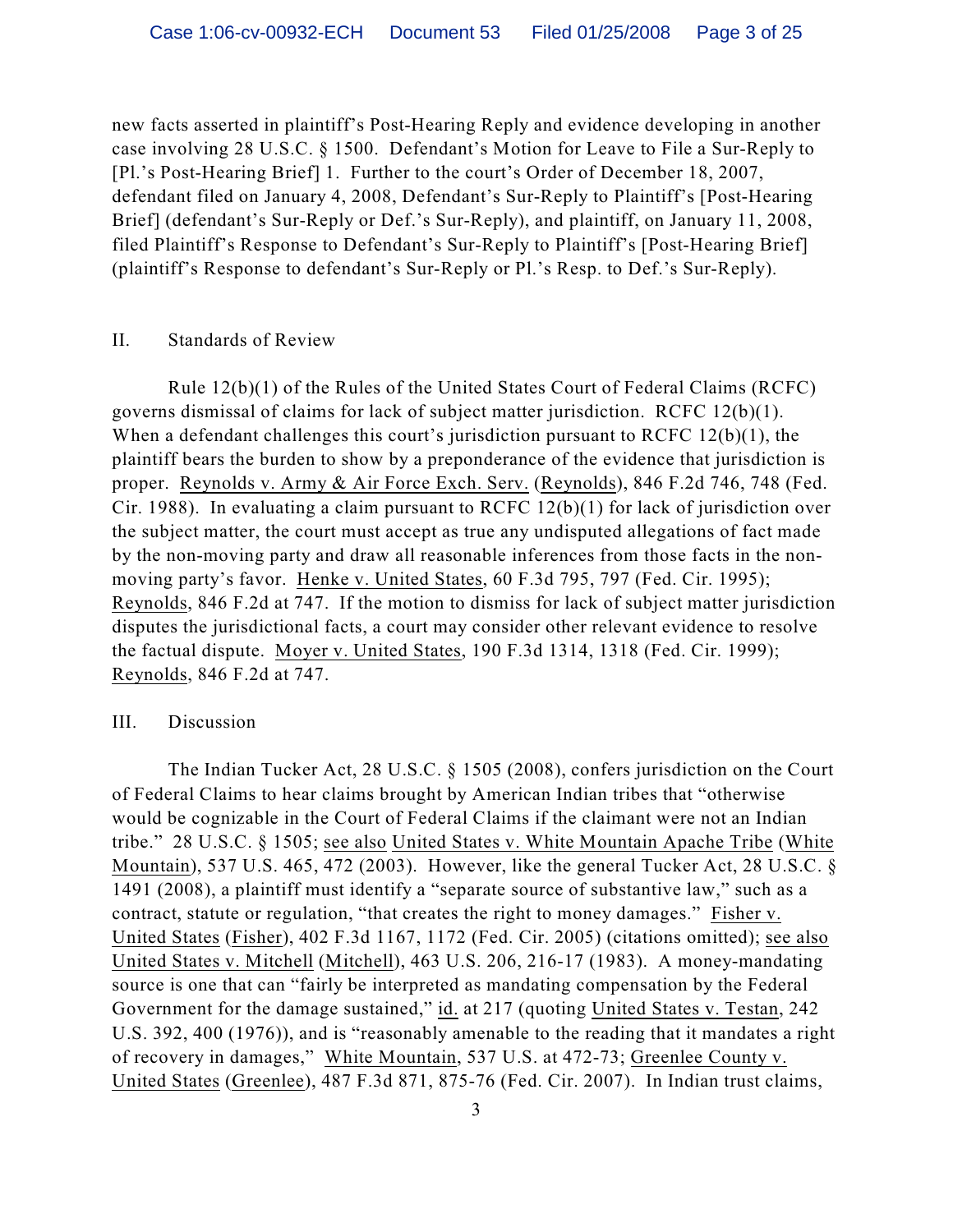this substantive right is often found in statutes and regulations from which it can be inferred that the government has assumed fiduciary responsibilities in accordance with its trust relationship with Indian tribes. See Mitchell, 463 U.S. at 224-28.

The basis of defendant's motion to dismiss plaintiff's claim for lack of subject matter jurisdiction is 28 U.S.C. § 1500. See Def.'s Mot. passim. Section 1500 limits the subject matter jurisdiction of the Court of Federal Claims. 28 U.S.C. § 1500. Section 1500 provides, in relevant part, that, "[t]he United States Court of Federal Claims shall not have jurisdiction of any claim for or in respect to which the plaintiff or his assignee has pending in any other court any suit or process against the United States." Id. The purpose of § 1500 is to prevent parties from filing duplicative lawsuits that seek compensation from the government. Keene v. United States (Keene IV), 508 U.S. 200, 206 (1993); Harbuck v. United States, 378 F.3d 1324, 1328 (Fed. Cir. 2004) (noting that the purpose of § 1500 was "to prevent the United States from having to litigate and defend against the same claim in both courts"); UNR Indus., Inc. v. United States (UNR), 962 F.2d 1013, 1018 (Fed. Cir. 1992) (noting that the purpose of § 1500 is to "force plaintiffs to choose between pursuing their claims in the Court of [Federal] Claims or in another court"). $2$ 

In determining whether § 1500 precludes jurisdiction, the court must first examine whether plaintiff "has pending in any other court any suit or process against the United States." 28 U.S.C. § 1500. If the court finds that plaintiff has another suit "pending," the court then must determine if plaintiff asserted the "same claims" in both suits. Id.; see Loveladies Harbor, Inc. v. United States (Loveladies), 27 F.3d 1545, 1548 (Fed. Cir. 1994); Breneman v. United States, 57 Fed. Cl. 571, 575 (2003) (noting that the first prong of § 1500 analysis is to address the timing of the claims, and the second prong examines whether the claims are the same). The court first addresses the factual question – whether or not plaintiff's District Court complaint was "pending" when plaintiff filed its Court of Federal Claims complaint. For purposes of judicial economy and efficiency, the court also addresses whether plaintiff's claims are the same for purposes of preclusion of jurisdiction under  $§$  1500.<sup>3</sup>

<sup>3</sup>Plaintiff's counsel specifically urged the court "to decide all three of the questions (continued...)

<sup>&</sup>lt;sup>2</sup>Of course, 28 U.S.C. § 1500 (2008) does not literally "force plaintiffs to choose between pursuing their claims in the Court of [Federal] Claims or in another court." UNR Indus., Inc. v. United States, 962 F.2d 1013, 1018 (Fed. Cir. 1992). The "has pending" language, 28 U.S.C. § 1500, simply "forces" plaintiffs to file a complaint that could be perceived to be within the ambit of 28 U.S.C. § 1500 in the Court of Federal Claims before filing any related complaint in a federal district court.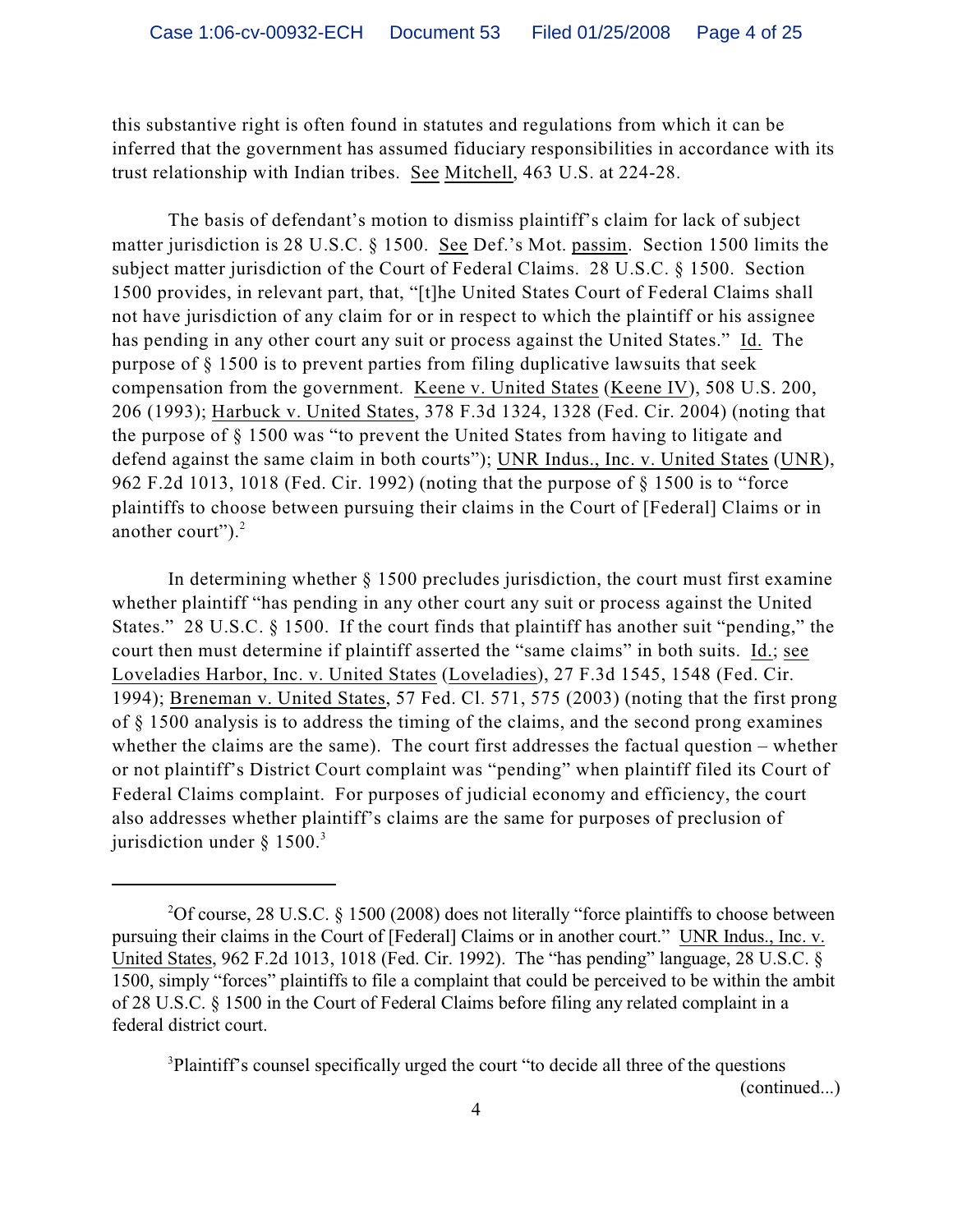## A. Timing of Claims

It is undisputed that plaintiff filed both its Court of Federal Claims complaint and its District Court complaint on December 29, 2006. CFC Compl. 1; DC Compl. 1. The parties dispute whether plaintiff's District Court complaint was "pending" when plaintiff filed its complaint in the Court of Federal Claims. See Def.'s Mot. 2-3; Pl.'s Resp 3-8. "The question of whether another claim is 'pending' for purposes of § 1500 is determined at the time at which the suit in the Court of Federal Claims is filed . . . ." Loveladies, 27 F.3d at 1548. A later-filed action in another court does not prevent the Court of Federal Claims from assuming jurisdiction over an earlier-filed claim. Tecon Eng'rs, Inc. v. United States, 170 Ct. Cl. 389, 401 (1965). If the District Court complaint was not then "pending" at the time plaintiff filed its action in the Court of Federal Claims, § 1500 does not apply. See 28 U.S.C. § 1500. If, however, the District Court complaint was pending when the Court of Federal Claims complaint was filed, the court must address whether plaintiff has asserted the "same claims" in both suits. See 28 U.S.C. § 1500, see also Loveladies, 27 F.3d at 1549; Breneman, 57 Fed. Cl. at 575.

Defendant claims that plaintiff's District Court complaint was filed first and was therefore pending when the complaint was filed in this court. Def.'s Mot. 2. Plaintiff, on the other hand, contends that its Court of Federal Claims complaint was filed first and the District Court complaint was therefore not pending at that time. Pl.'s Resp.  $1<sup>4</sup>$  With both complaints having been filed on December 29, 2006, the determination of which complaint was filed first is not without difficulty. It was not until after the court heard testimony on October 24, 2007, and after the examination of post-hearing briefing, that

Id. at 76:19-24. The court does not understand how the issue of timing could be viewed as not being "logically antecedent" to the other issues. Unless timing is an issue, the other issues simply would not arise.

<sup>4</sup>Defendant argues, without precedential authority, that "an action in another court should be deemed 'pending' if it was filed on the same day as a complaint in this court." Defendant's Motion to Dismiss Pursuant to 28 U.S.C. § 1500 (defendant's Motion or Def.'s Mot.) 8 (citation omitted). The court respectfully disagrees and will not further address the issue in this Opinion.

 $\frac{3}{2}$ (...continued)

presented," Transcript of Hearing Held Oct. 24, 2007 (Hearing Tr.) 76:17-18, for the following reasons:

They are essentially alternative grounds for denying the government's motion. None of the three issues - . . . timing, the same operative facts, or the same relief is superior to or is logically antecedent to, the others. They are really co-equal issues.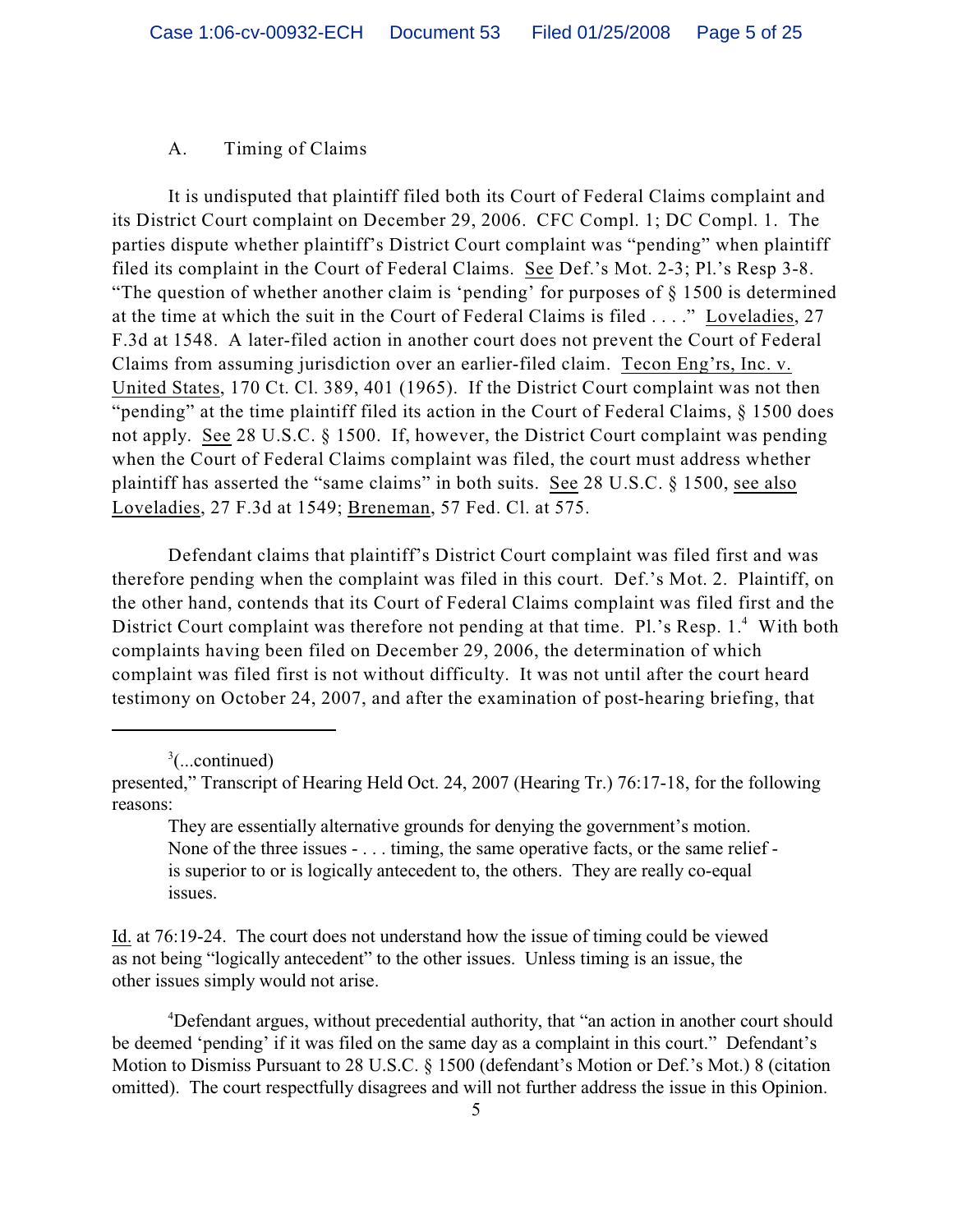the court was able to make a determination as to whether the District Court complaint was "pending," for purposes of § 1500, at the time plaintiff filed its Court of Federal Claims complaint.

In addition to plaintiff's District Court complaint and plaintiff's Court of Federal Claims complaint, five other complaints were filed by plaintiff's counsel on December 29, 2006. Hearing Tr. 18:20-19:15. These complaints included three additional complaints at the Court of Federal Claims and two additional complaints at the District Court. Id.; Pl.'s Post-Hearing Br. 2; Def.'s Post-Hearing Resp. 2. The additional complaints in the Court of Federal Claims were filed on behalf of three tribes, Passamaquoddy Tribe of Maine (Passamaquoddy), Salt River Pima-Maricopa Indian Community (Salt River), and The Tohono O'odham Nation. Hearing Tr. 18:20-22; Pl.'s Post-Hearing Br. 2; Def.'s Post-Hearing Resp. 2. The additional complaints in the District Court were filed on behalf of Passamaquoddy and Salt River. Hearing Tr. 18:23- 19:1; Pl.'s Post-Hearing Br. 2; Def.'s Post-Hearing Resp. 2. Plaintiff's paralegal, Alexis Applegate, filed all seven of the complaints on December 29, 2006. Def.'s Post-Hearing Resp. 2; Pl.'s Post-Hearing Br. 2. At the evidentiary hearing on October 24, 2007, Ms. Applegate testified to the sequence of events on December 29, 2006 as follows:

The first trip, I came here to the CFC clerk's office to file Passamaquaddy, Salt River, and Tohono O'odham. I then returned to the office, upon which I was told, and figured out, that both the Passamaquaddy and Salt River district court complaints were ready. So I took those to the district court. Those were prepared for me while I waited. I did not have to return for those. I then returned back to the office, to discover the Ak-Chin CFC complaint was ready. I walked that over to here. I returned to the office and found out that the Ak-Chin district court was ready. I took that over to the district court by taking the cab, to find out that the clerk didn't have time to do it while I waited. So I returned back to the office and then, later, returned back to the district court to obtain and completely file the Ak-Chin district court complaint.

Hearing Tr. 18:20-19:15.

Ms. Applegate testified that she made three trips to the District Court on December 29, 2006. Id. at 18:20-19:15; Pl.'s Resp. 15. The first trip was to drop off the complaints in Passamaquoddy and Salt River. Hearing Tr. 18:23-19:3. Ms. Applegate testified that she made two separate trips to complete the filing of plaintiff's District Court complaint. Id. at 14:14-17, 15:16-24. Ms. Applegate stated that she dropped off plaintiff's District Court complaint during her second trip to the District Court but did not complete the filing because the intake clerk was too busy. Id. at 14:19-24, 15:16-18. On her third and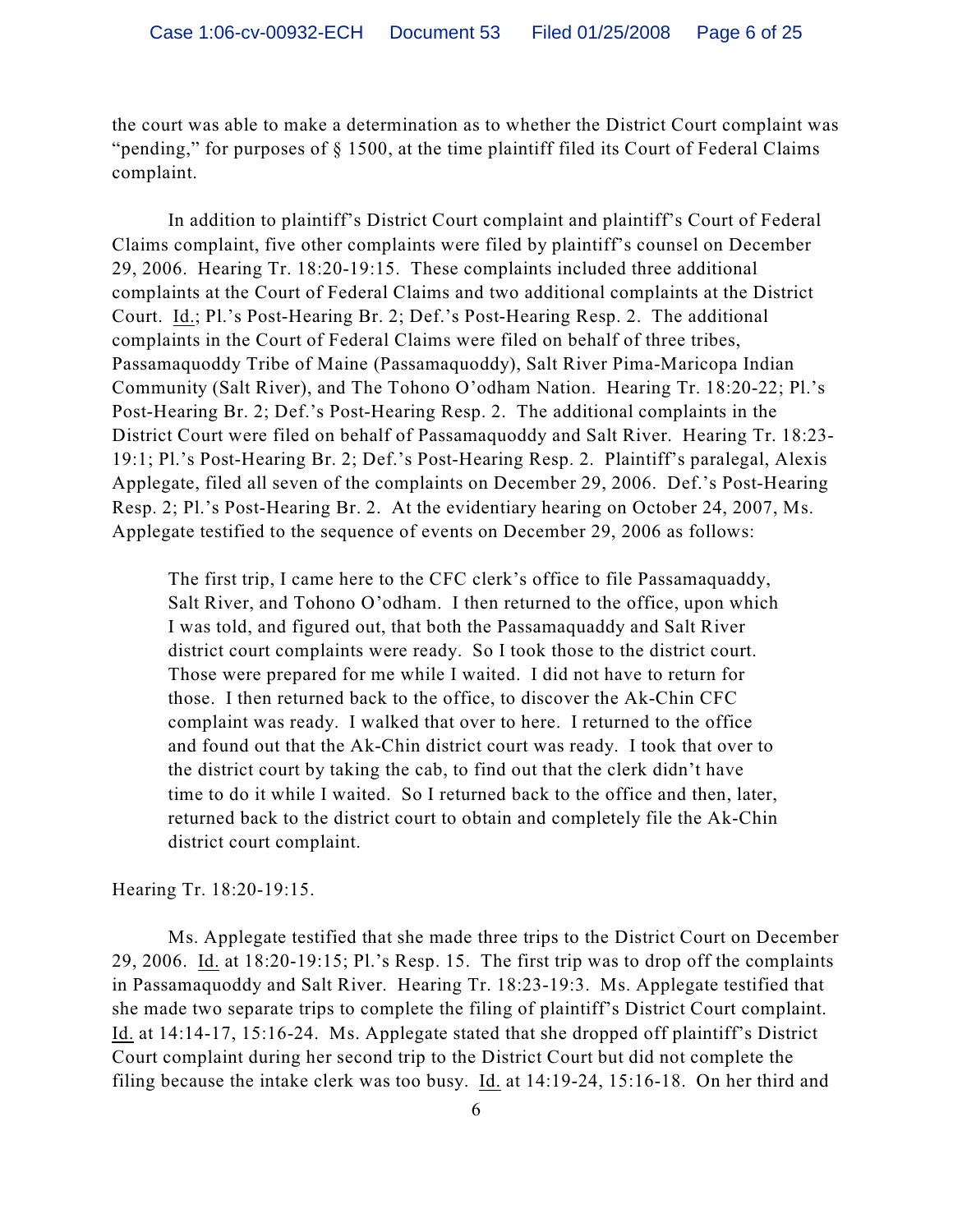final trip to the District Court, Ms. Applegate "paid for the complaint with the cashier, returned the receipt to the intake clerk," and received the summons. $5 \text{ Id.}$  at 15:19-24. Defendant argues that "[p]laintiff's responses to Defendant's interrogatories never mentioned a third trip to the Court." Def.'s Reply 3 n.2. As plaintiff explains, however,

Ak-Chin did not reference Ms. Applegate's first trip to the District Court in its Responses to Defendant's Interrogatories because the Interrogatories only sought information regarding the filings for Ak-Chin, and not regarding Ak-Chin's counsel's other tribal clients. . . . [and because the first trip] is not relevant to the issue of whether Ms. Applegate filed Ak-Chin's CFC Complaint prior to filing the District Court Complaint.

#### Pl.'s Post-Hearing Br. 5 n.2.

In support of its contention that plaintiff filed its District Court complaint first, defendant argues that "[d]ocuments produced by Plaintiff show that at 8:59 a.m. on December 29, 2006, counsel of record Keith Harper told his colleague Ms. Applegate, that changes needed to be made to all the Court of Federal Claims Complaints while she filed the District Court Complaints." Def.'s Mot. 3. Keith Harper recalled, however, that "he orally instructed Ms. Applegate to file the Complaints initiating the Court of Federal Claims Actions at the earliest possible time on December 29, 2006, and prior to filing the Complaint initiating the District Court Action." Def.'s Mot. Ex. 2, Response to Interrogatory No. 11. Plaintiff stated that it wanted to file the complaints in the Court of Federal Claims first because Mr. Harper and Ms. Applegate were more familiar with filing in District Court and were uncertain as to whether the Court of Federal Claims was closing early that day. Pl.'s Resp. 6-7; Hearing Tr. 26:1-28:6. Importantly, Ms. Applegate testified that she did not see the email from Mr. Harper on the morning of December 29, 2006. Hearing Tr. 30:6-20. While the court in many circumstances would view a contemporaneous email expressing a position against interest as a significantly probative piece of evidence, the court in this case credits Ms. Applegate's testimony describing her activities on the morning of December 29, 2006, in particular, that she was

 $5$ The court is aware that there is a disputed issue as to whether a complaint remains unfiled until the filing fee has been paid. Plaintiff asserts that a complaint is not filed until the payment of the filing fee. Plaintiff's Brief in Response to Defendant's Motion to Dismiss (plaintiff's Response or Pl.'s Resp.) 16; Plaintiff's Response to Defendant's Post-Evidentiary Hearing Brief in Support of Defendant's Motion to Dismiss (plaintiff's Post-Hearing Reply or Pl.'s Post-Hearing Reply) 8. Defendant, on the other hand, argues that such an assertion "has no merit." Defendant's Reply in Support of Motion to Dismiss Pursuant to 28 U.S.C. § 1500 (defendant's Reply or Def.'s Reply) 4. The court finds the sequence of filing sufficiently clear, based on the testimony in this case, that the issue need not be addressed in this Opinion.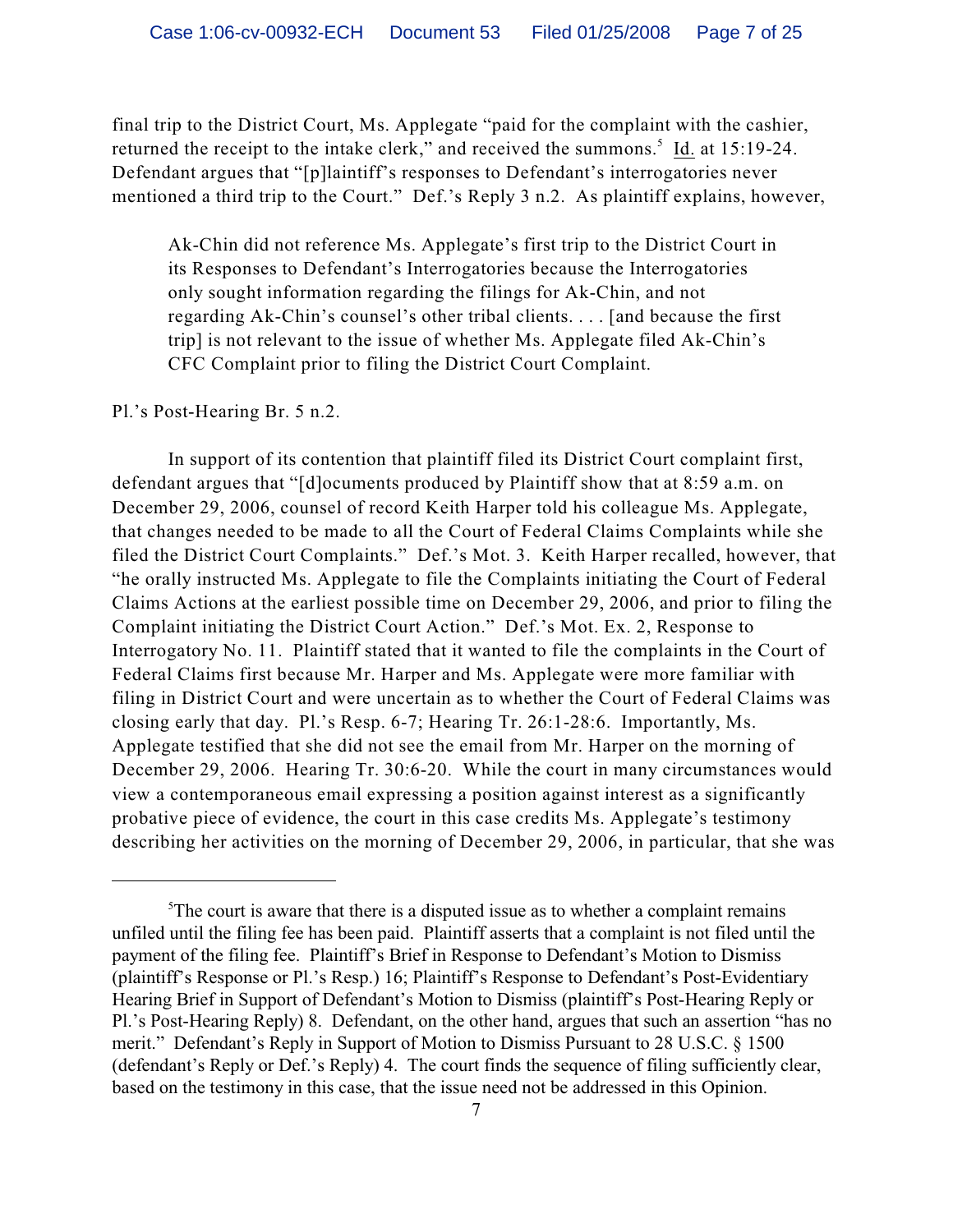away from her desk and working to assemble the complaints. Id. at 30:12-20 ("I don't recall, until we started going through the discovery process, ever seeing this e-mail. I think it was at a time, as I mentioned earlier, that I was away from my computer.").

Defendant points out, correctly, that as of April 23, 2007, Ms. Applegate "admitted to Kilpatrick Stockton attorney Catherine Munson in an e-mail" that she was unsure of which complaint she filed first. Def.'s Post-Hearing Resp. 9-10. The email upon which defendant relies, however, "reflect[s] Ms. Applegate's response to Ms. Munson's question, nearly four months after the filings, of how to determine what time the Complaints on behalf of Salt River and Passamaquaddy – not Ak-Chin – were filed." Pl.'s Post-Hearing Br. 8-9. Plaintiff argues that, when Ms. Applegate sent the email in question, she had not had the opportunity to refresh her recollection as she did before her October 24, 2007 testimony. Id. at 9; Pl.'s Resp. to Def.'s Sur-Reply 3 ("Approximately fifteen minutes after Ms. Munson had sent the e-mail, and without having reviewed any contemporaneous evidence regarding the December 29, 2006 filings, Ms. Applegate provided her initial response to Ms. Munson's inquiry."). In addition, Ms. Applegate's response to Ms. Munson states only that there was no way to determine what time the complaints were filed. The email does not state that she was unable to determine the order of filing. Pl.'s Post-Hearing Br. 9; see Def.'s Sur-Reply Ex. A, 66:9-12.

Ms. Applegate testified that she was "certain" that the first of plaintiff's complaints that she filed on December 29, 2006, was plaintiff's Court of Federal Claims complaint. Hearing Tr. 13:17-22. Ms. Applegate testified that she knew plaintiff's District Court complaint was the last complaint she filed on December 29, 2006. Id. at 14:3-13. She knew she filed the complaint at District Court last because she remembered giving the security guard at the District Court a "high-five" when she exited the courthouse for the final time. Id. at 15:25-16:8; Pl.'s Resp. 14. Ms. Applegate testified that her belief that plaintiff's District Court complaint was the last complaint she filed in the District Court was also based on the fact that plaintiff's District Court complaint had the highest civil action number of the three complaints she filed at the District Court that day. Pl.'s Resp. 14; Hearing Tr. 14:3-13. According to Ms. Applegate:

We did some due diligence, myself and other members of my team, to find out that the district court does sequentially number their cases. The highest number in the series of cases that we filed that day was the Ak-Chin case. Knowing that the district court is the last place that I went, I know that the Ak-Chin case was the last case that I filed of the day.

Hearing Tr. 14:3-13. The court does not understand the testimony that District Court complaints are numbered sequentially in the order filed to be in dispute. Ms. Applegate further testified that her memory of filing plaintiff's District Court complaint last is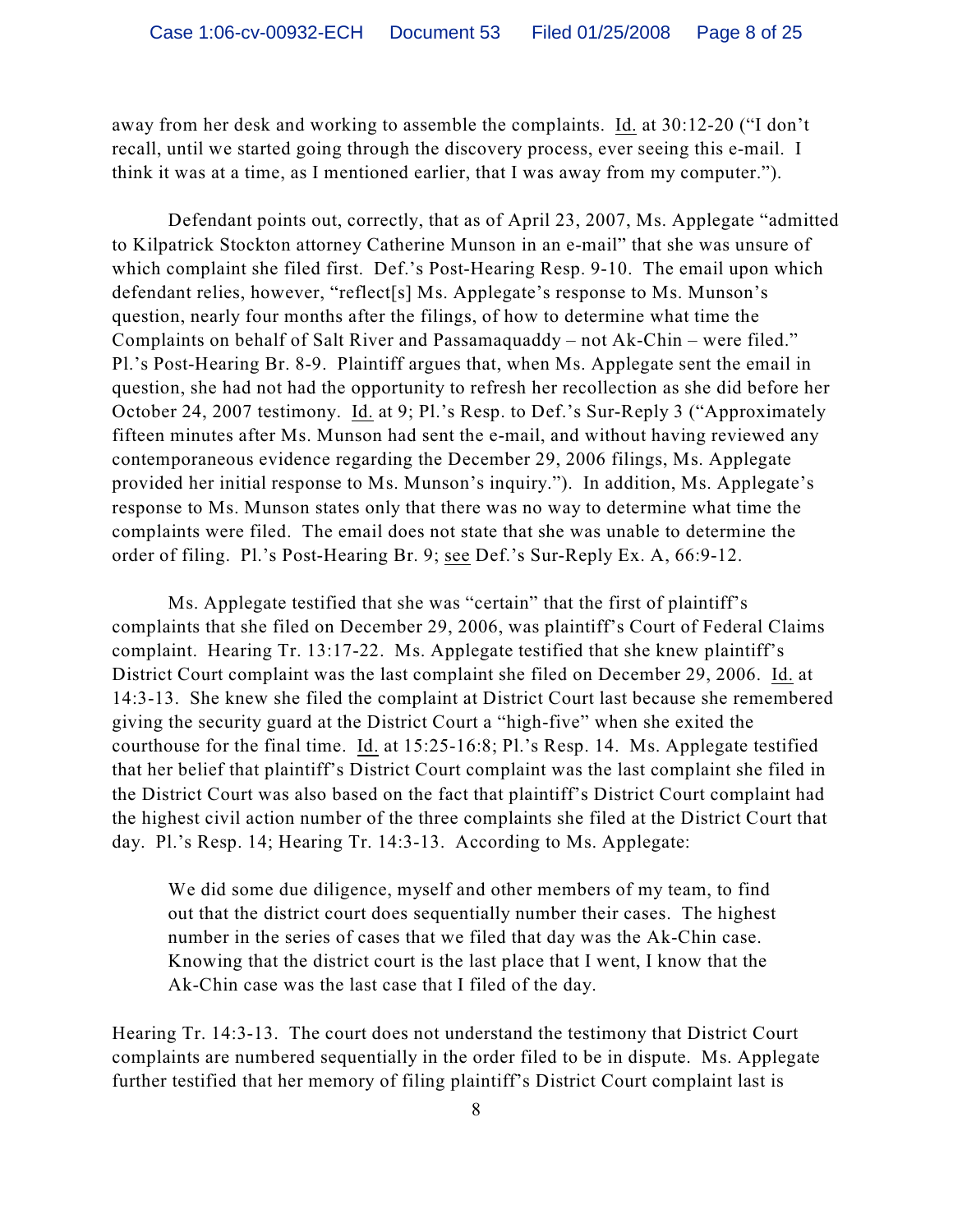consistent with the fact that there were "some issues" preventing plaintiff's counsel from finalizing plaintiff's District Court complaint that did not affect the Passamaquoddy or Salt-River complaints and that necessitated taking additional trips to file plaintiff's District Court complaint. Pl.'s Post-Hearing Br. 4; Hearing Tr. 17:3-7. Ms. Applegate testified that she was able to determine that she filed plaintiff's Court of Federal Claims complaint before she filed plaintiff's District Court complaint due to the fact that plaintiff's District Court complaint was the last complaint she filed on that day. Hearing Tr. 13:24-14:2.

Defendant argues that Ms. Applegate's reliability and credibility are undermined by the fact that in her April 23, 2007 emails to Ms. Munson, Ms. Applegate stated that when she went to the Court of Federal Claims she was missing something and had to return to her office, yet she made no mention in her October 24, 2007 testimony of forgetting something on her first trip to the Court of Federal Claims. Def.'s Post-Hearing Resp. 19-20. The court, however, finds that Ms. Applegate's October 24, 2007 testimony has remained consistent regarding the sequence of the filing of plaintiff's Court of Federal Claims and District Court complaints. Furthermore, in testimony given on December 10, 2007, regarding the Salt River case, Ms. Applegate explained the inconsistency between her e-mail of April 23, 2007, and her oral testimony of October 24, 2007, by stating: "I got that confused with admissions packets that I had to bring over in January 2007 . . . in which I was missing an element of the packet and had to return." Def.'s Sur-Reply Ex. A, 36:22-37:2.

Defendant also attempts to cast doubt on Ms. Applegate's credibility by alleging that, contrary to Ms. Applegate's testimony, court records indicate that the first complaint Ms. Applegate filed in the Court of Federal Claims on December 29, 2006 was plaintiff's Court of Federal Claims complaint. Def.'s Sur-Reply 11-12. Defendant relies on information provided in a proceeding before Judge Baskir at the Court of Federal Claims on December 12, 2007 in Salt River Pima-Maricopa Indian Community v. United States, Case No. 06-943 L, "to hear directly from Court personnel about the [Court of Federal Claim's] procedures respecting the filing and receipting of Complaints." Def.'s Sur-Reply 10. Court of Federal Claims Deputy Chief of Operations Lisa Reyes, Def.'s Sur-Reply, Ex. B, 5:2-4, stated that "receipts would be written from lowest number to highest number." Def.'s Sur-Reply, Ex. B, 17:23-24.<sup>6</sup> Defendant argues that, because the receipt

(continued...)

 ${}^6$ The December 12, 2007 proceeding before Judge Baskir does not yet appear in the record of Salt River Pima-Maricopa Indian Community v. United States, Case No. 06-943 L; however, no party has objected to the use of excerpts from the proceeding or questioned their authenticity. See Defendant's Sur-Reply to Plaintiff's Post-Hearing Reply Brief (defendant's Sur-Reply or Def.'s Sur-Reply) passim; Plaintiff's Response to Defendant's Sur-Reply to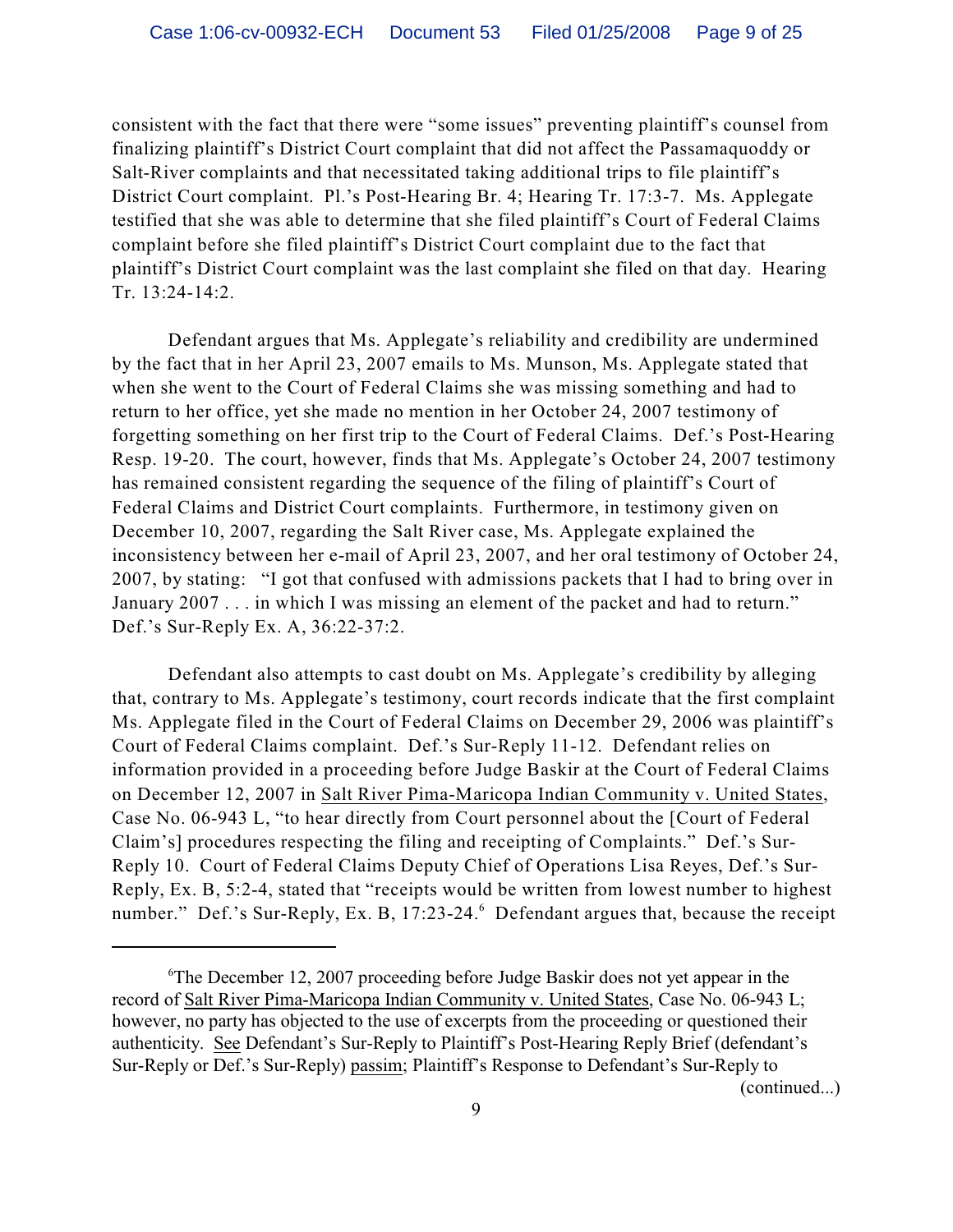for plaintiff's Court of Federal Claims complaint has a lower number than the receipts issued for the Passamaquoddy and Salt River complaints, the Passamaquoddy and Salt River complaints were filed after plaintiff's Court of Federal Claims complaint and not before as Ms. Applegate testified. Def.'s Sur-Reply 11-12. According to Ms. Reyes, however, "you cannot tell what order a complaint came in on a particular day by looking at the docket number in relationship to other docket numbers or by looking at the receipt." Def.'s Sur-Reply, Ex. B, 9:1-10. In response to another question, Ms. Reyes again stated: "I can tell which of the receipts would be issued first, but I can't tell which of the complaints would have been dropped off first." Def.'s Sur-Reply, Ex. B, 14:20-22.

Plaintiff's responses to interrogatories indicate that the Ak-Chin complaint had not been filed in the Court of Federal Claims as of 11:41 a.m. on December 29, 2006. Def.'s Mot. 4; Def.'s Mot., Ex. 2, Response to Interrogatory No. 8. At 12:41 p.m., however, Ms. Applegate sent an email stating that the complaints had been filed and that she was still awaiting the summons. Def.'s Mot., Ex. 2, Response to Interrogatory No. 7; Def.'s Mot. 4; Def.'s Mot., Ex. 9. Ms. Applegate sent another email at 12:41 p.m. stating that the filing was not yet completed. Pl.'s Post-Hearing Reply, Ex. F. Defendant argues that the 12:41 p.m. email indicates that all filing was complete as of 12:41 p.m. Def.'s Mot. 4. According to plaintiff, "the government's argument is inherently flawed because it is based upon the unsound premise that Ms. Applegate's statement in her e-mail that she had 'filed' the Complaints, even when she had not yet paid the filing fee for the Ak-Chin District Court complaint, is legally dispositive of when the filing occurred." Pl.'s Post-Hearing Reply 9. However, regardless of the time the filing of the Ak-Chin complaint was completed in the District Court, Ms. Applegate testified that she filed the Ak-Chin Complaint in the Court of Federal Claims before her second trip to the District Court to file the Ak-Chin District Court complaint. Hearing Tr. 18:3-16, 33:19-34:9. The 12:41 p.m. email that all complaints had been filed and that Ms. Applegate was waiting for the summons shows that the Court of Federal Claims complaint had been filed by 12:41 p.m. because counsel need not obtain a summons for a complaint in the Court of Federal Claims. Pl.'s Resp. 14-15.

 $\frac{6}{2}$ ...continued)

Plaintiff's Post-Evidentiary Hearing Brief (plaintiff's Response to defendant's Sur-Reply or Pl.'s Resp. to Def.'s Sur-Reply) passim. Although the authenticity of the statements made by Court of Federal Claims Deputy Chief of Operations Lisa Reyes, Def.'s Sur-Reply, Ex. B. 5:2-4, is not questioned, the court recognizes that the statements are out-of-court statements being "offered in evidence to prove the truth of the matter asserted." Fed. R. Evid. 801(c). However, the statements are properly admitted as hearsay because they are statements of a public office (in this case, by its managing officer), "setting forth . . . the activities of the office." Fed. R. Evid. 803(8).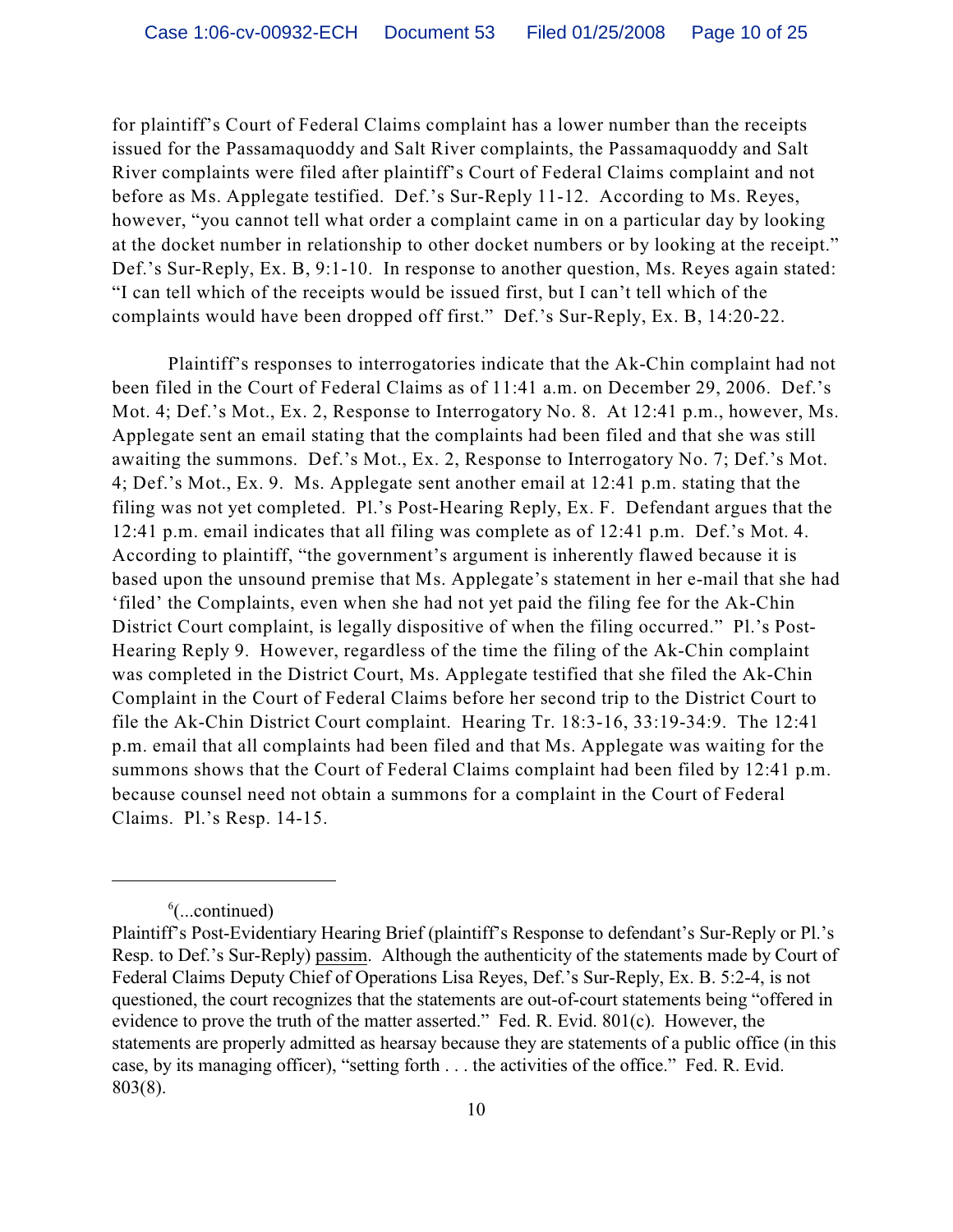Defendant attempts to cast doubt on the plausibility of the sequence of events between 11:41 a.m. and 12:41 p.m. on December 29, 2006. Def.'s Post-Hearing Resp. 23. According to defendant, the following sequence of events could not have been completed in an hour:

[T]he lawyers' completing the Ak-Chin CFC Complaint, Ms. Applegate's copying and assembling it, Ms. Applegate's walking to this Court to file it, filing it with the Clerk, and walking back to her office; Ms. Applegate's then learning that the Ak-Chin District Court Complaint was ready for filing, picking up that Complaint, leaving her office again, traveling by cab to a crowded Clerk's office, talking to the intake clerk, coming back to her office by cab, getting back to her desk, and receiving and responding to the e-mail from Mr. Austin.

Id. (internal citation omitted). Defendant had an opportunity to examine plaintiff's witness at the October 24, 2007 hearing about the time that was consumed by each of the activities she performed on December 29, 2006 and did not do so. See Hearing Tr. passim. Defendant's argument on this point is simply not supported in the record and is speculative.

Ms. Applegate testified that at  $2:23$  p.m. she sent an email stating that she had returned from the District Court and would be leaving soon. Id. at 47:6-12. By 3:14 p.m. on December 29, 2006, a summons and a copy of plaintiff's District Court complaint had been served on the Secretary of the Interior and Ross O. Swimmer, Special Trustee at the Office of Special Trustee for American Indians at the Department of the Interior. Def.'s Mot. 4-5; Def.'s Mot., Ex. 10. Defendant suggests that the completion of service by 3:14 p.m. supports its view that plaintiff's District Court complaint was filed earlier in the day than Ms. Applegate's testimony indicates. See Def.'s Mot. 4-5. The court, however, finds it plausible that service was made promptly after Ms. Applegate's return to her office, especially considering that the Interior Department, where the summons were delivered, is located only a few blocks away from the offices of plaintiff's counsel, Pl.'s Post-Hearing Br. 8; Hearing Tr. 49:13-25, and that Ms. Applegate had made arrangements with the process servers beforehand, Pl.'s Post-Hearing Br. 8; Hearing Tr. 47:20-48:14.

Defendant also argues that the order of filing of the District Court complaints casts doubt on the time line to which Ms. Applegate testified. Def.'s Reply 4. The complaints for Passamaquoddy and Salt River were the first and second complaints filed in the District Court on December 29, 2006. Pl.'s Post-Hearing Reply 6; Def.'s Post-Hearing Resp. 4 Defendant argues that plaintiff's District Court complaint was the sixth out of thirty-six complaints filed that day. Def.'s Mot. 10. If plaintiff's District Court complaint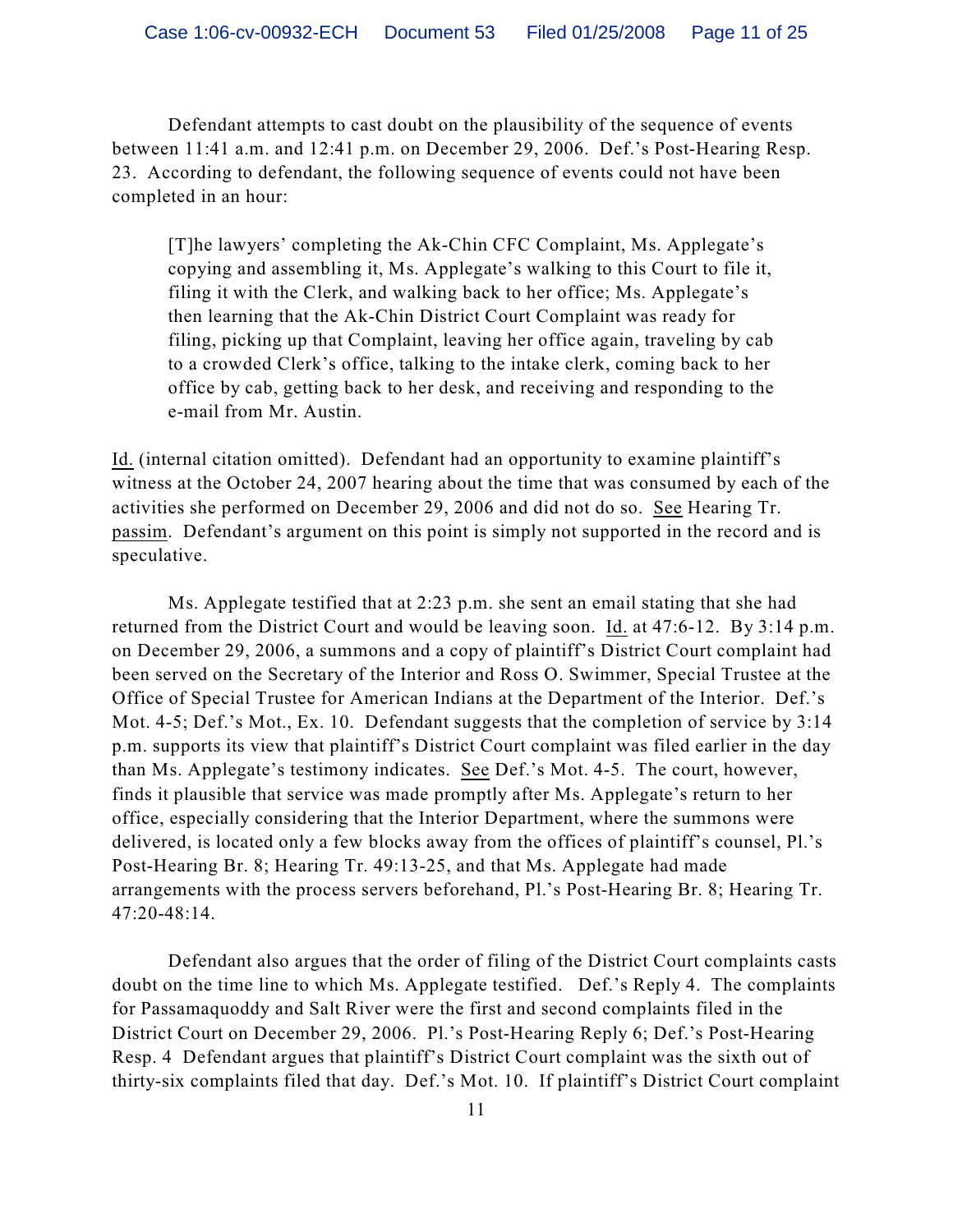was the sixth out of thirty-six complaints filed in the District Court on December 29, 2006, as defendant argues, see Def.'s Mot. 10, then it must be that thirty complaints were filed after plaintiff's District Court complaint. According to defendant, "It contravenes common sense to claim that in the time that elapsed between Ms. Applegate's filing the first two Complaints filed in the District Court that day (by any party), and her supposed third trip to the Court to file plaintiff's District Court complaint, only four other Complaints were filed, yet thirty more were filed by various parties, after Plaintiff's Complaint supposedly was filed in the afternoon." Def.'s Reply 4 (emphasis in original). Plaintiff argues in reply that "[l]awyers being lawyers, there is no reason to be surprised that filings occur disproportionately at the end of the day." Pl.'s Post-Hearing Reply 5. Ms. Applegate testified that the district court "had gotten significantly busier as the day progressed." Hearing Tr. 46:17-23. Plaintiff also notes that the "District Court has an after-hours 'speedy filing box' allowing for filings to occur after the District Court closes at 4:00 p.m." Pl.'s Post-Hearing Reply 5. The first after-hours filing on December 29, 2006 was the twenty-first filing of the day. Id. Furthermore, according to plaintiff, the "District Court made notations on the 16th through the 20th filings showing that these filings were received by the court prior to December 29th. Id. at 6 (citations omitted). It appears then, that the fifteenth filing of the day was the last "in person" filing, see id., so that only nine complaints were filed after plaintiff's District Court complaint and before 4:00 p.m., id. It is not implausible that plaintiff's District Court complaint was filed in the early afternoon, consistent with Ms. Applegate's testimony. Hearing Tr. 43:12-23, 47:6-19.

The court finds Ms. Applegate to be a credible witness. Plaintiff's time-line for the filing of plaintiff's Court of Federal Claims complaint and District Court complaint is not implausible or inconsistent with the record. Possible discrepancies between statements in email and answers to interrogatories and testimonial evidence were explained. For the foregoing reasons, the court determines, based on its view of the preponderance of the credible evidence before it, that plaintiff's District Court complaint was not "pending" when plaintiff filed its complaint in this Court.

Were it to be found that the court's factual determination was clearly in error, in the interest of judicial economy and efficiency, the court turns to address whether plaintiff's claims in the District Court for the District of Columbia and this court are the same claim, that is, based on the same operative facts and whether the relief plaintiff seeks in both courts contains "some overlap," Keene IV, 508 U.S. at 212, or is "distinctly different," Loveladies, 27 F.3d at 1551.

#### B. Whether the Complaints Involve the Same Claim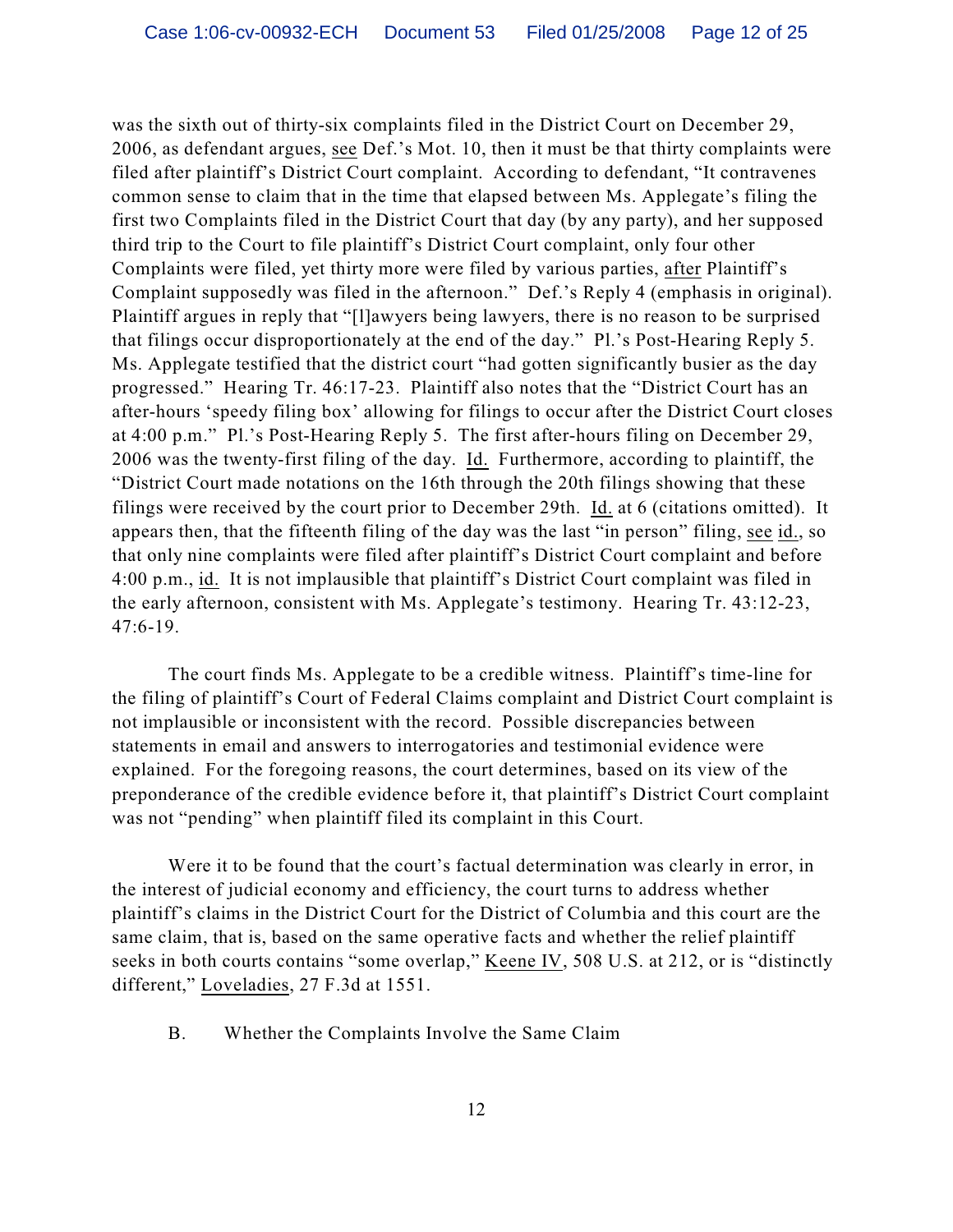The Supreme Court has stated that preclusion of jurisdiction under § 1500 "requires a comparison between the claims raised in the Court of Federal Claims and in the other lawsuit." Keene IV, 508 U.S. at 210. Keene filed complaints against the government seeking damages after numerous suits were filed against Keene in connection with alleged injuries from asbestos exposure. Id. at 202-204. The two complaints at issue in Keene IV (Keene II and Keene III, described below) involved the same factual allegations and an identical request for relief under the same theory. Id. at 204-205. Keene first filed a complaint (Keene I) in the Court of Federal Claims seeking damages from the government under a breach of contract theory. Id. at 203-204. Keene then filed a complaint in federal district court against the government (Keene II) based on the same factual allegations included in the Court of Federal Claims complaint in Keene I, but "recast in terms of various tort theories," and also included a takings claim under the Federal Employees' Compensation Act (FECA). Id. at 204. Five days before its federal district court complaint (Keene II) was dismissed, Keene filed a second complaint in the Court of Federal Claims (Keene III). Id. The Keene III complaint repeated the factual allegations in the Keene I complaint and adopted one of the theories of recovery raised in its federal district court complaint (Keene II) - recovery under FECA. Id. at 204-205.

In Keene IV, the Supreme Court stated that "the comparison of the two cases for purposes of possible dismissal would turn on whether the plaintiff's [district court] suit was based on substantially the same operative facts as the Court of Claims action, at least if there was some overlap in the relief requested." Id. at 212. The Court then reviewed the state of the law interpreting the immediate predecessor of § 1500 and concluded that, in 1948, Congress re-enacted language previously interpreted by the Court of Claims in British American Tobacco Co. v. United States (British American), 89 Ct. Cl. 438 (1939) (per curiam). Keene IV, 508 U.S. at 212. The Court then applied the presumption that "Congress was aware of these earlier judicial interpretations and, in effect, adopted them." Id. The Court also noted that "[w]hile the latter language [the words "in respect to which" in the phrase "claim for or in respect to which"] does not set the limits of claim identity with any precision, it does make it clear that Congress did not intend the statute to be rendered useless by a narrow concept of identity providing a correspondingly liberal opportunity to maintain two suits arising from the same factual foundation." Id. at 213. The Court did "not decide whether two actions based on the same operative facts, but seeking completely different relief, would implicate § 1500" because the issue was not presented in the facts of Keene IV. Id. at 213 n.6.

In UNR, the case leading up to Keene IV, the Federal Circuit stated that it was overruling five cases: Boston Five Cents Savings Bank, FSB v. United States, 864 F.2d 137 (Fed. Cir. 1988); Hossein v. United States, 218 Ct. Cl. 727 (1978); Brown v. United States, 175 Ct. Cl. 343 (1966); Tecon Engineers, Inc. v. United States, 170 Ct. Cl. 389 (1965); Casman v. United States (Casman), 135 Ct. Cl. 647 (1956). UNR, 962 F.2d at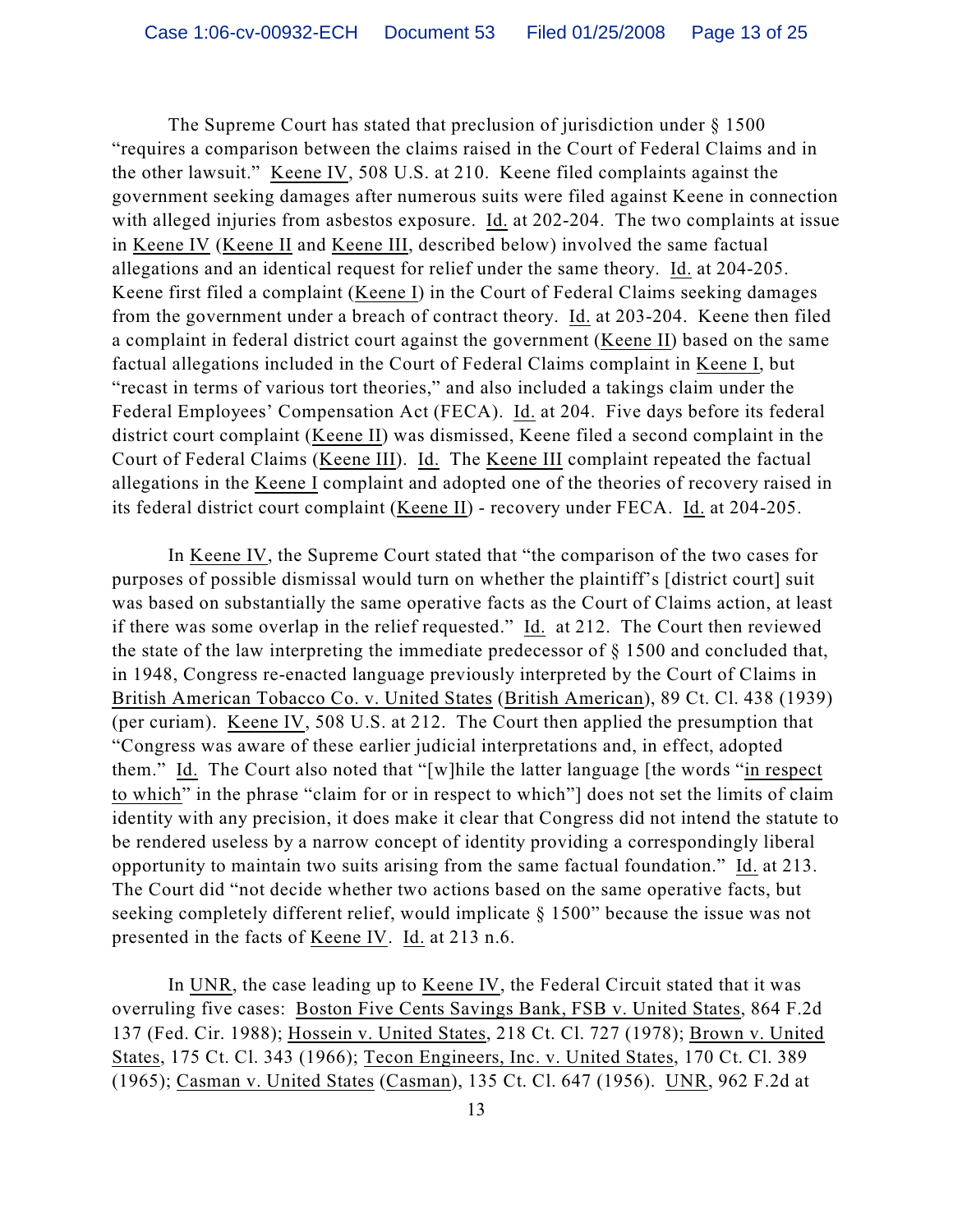1022 & n.3, 1023. However, in Keene IV, the Court stated that "[i]n applying § 1500 to the facts of this case, [the Court] find[s] it unnecessary to consider, much less repudiate, the 'judicially created exceptions' to § 1500 found in Tecon Engineers, Casman, and Boston Five."<sup>7</sup> Keene IV, 508 U.S. at 216. The Court noted that "[t]he Casman court recognized an exception (followed in Boston Five) for plaintiffs who seek distinctly different types of relief in the two courts," id. at 216, and in Keene IV, the plaintiff "sought monetary relief in each of the cases pending when it filed the complaints seeking monetary relief in Keene I and Keene [III]," id.

The Casman plaintiff sued in district court for reinstatement to his government position and, while this suit was pending, he sued in the Court of Claims for back pay that he had not received as a result of the alleged wrongful removal. Casman, 135 Ct. Cl. at 648. The Casman court appears to equate the term "claim" with the term "relief" in its analysis. See id. at 650. The Casman court held that the two suits alleged different claims and distinguished the claims by the different form of relief each sought. Id.

The claim in this case and the relief sought in the district court are entirely different. The claim of plaintiff for back pay is one that falls exclusively within the jurisdiction of this court, and there is no other court which plaintiff might elect. On the other hand, the Court of Claims is without jurisdiction to restore plaintiff to his position.

#### Id. (citations omitted).

The Federal Circuit in Loveladies articulated the standard by which to compare a claim before the Court of Federal Claims and a claim pending "in another court that seeks distinctly different relief." 27 F.3d at 1549 (emphasis added). In Loveladies, the plaintiff brought a suit in federal district court challenging the denial by the U.S. Army Corps of Engineers (Corps) of the plaintiff's fill permit. Id. at 1547. The plaintiff in Loveladies thereafter filed a complaint in the Court of Federal Claims in which the plaintiff "maintained that the permit denial constituted a taking of private property, and that the Fifth Amendment of the Constitution required the Government to compensate Loveladies." Id. The Federal Circuit addressed the issue of "the meaning of the term 'claims' as it is used in § 1500" because the statute does not provide a definition of "claims." Id. at 1549. The Federal Circuit noted that it had recently "reaffirmed the rule that it is 'operative facts' and not legal theories by which claims may be distinguished

<sup>&</sup>lt;sup>7</sup>The Court stated that Brown v. United States, 175 Ct. Cl. 343 (1966) and Hossein v. United States, 218 Ct. Cl. 727 (1978) "do not survive [its] ruling [in <u>Keene IV]</u>, for they ignored the time-of-filing rule" that the jurisdiction of a court depends on the facts existing at the time the action was brought. Keene v. United States (Keene IV), 508 U.S. 200, 217 n.12 (1993).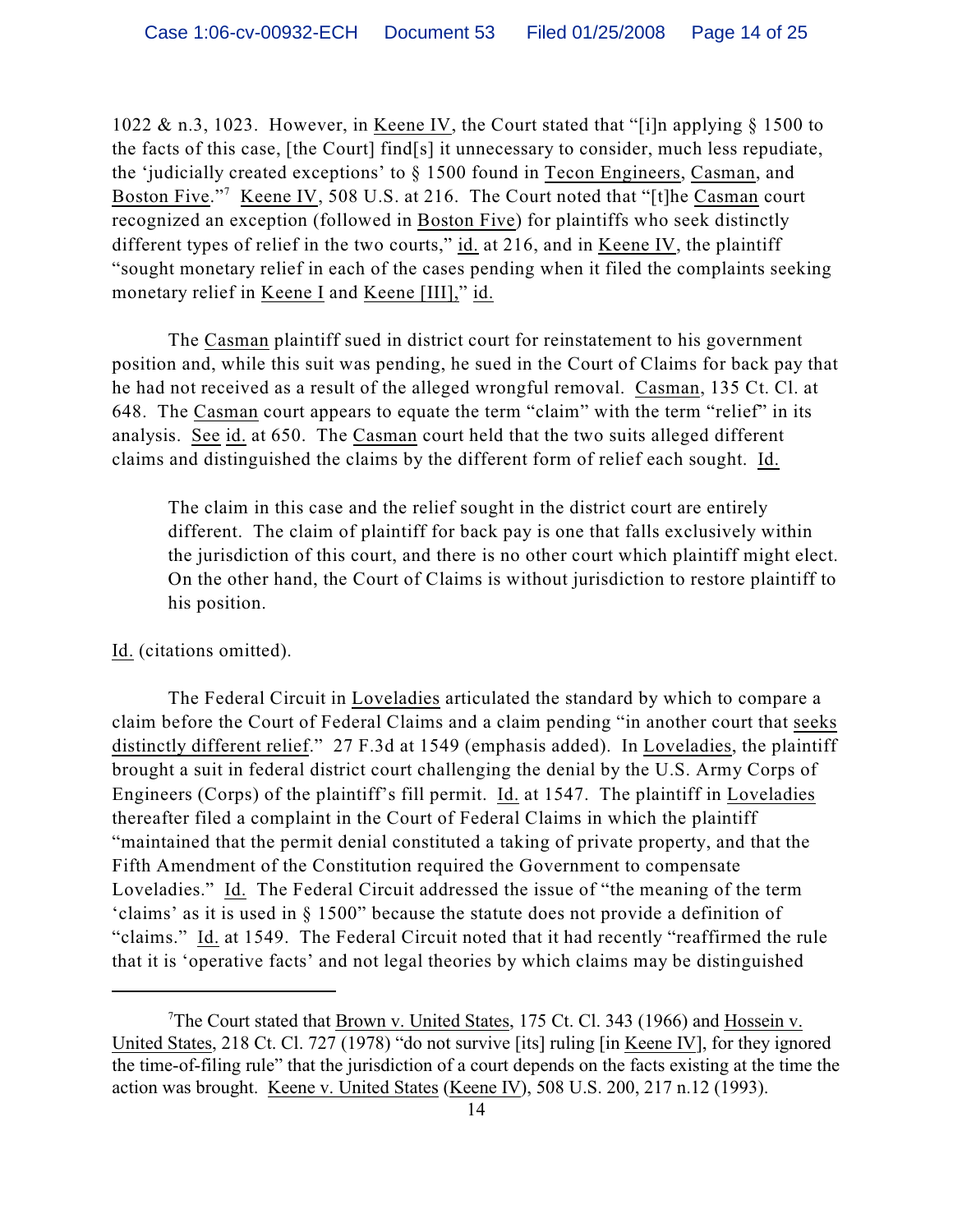under § 1500 when the same relief–money damages–is sought." Id. (footnote omitted). "'Claims are the same where they arise from the same operative facts even if the operative facts support different legal theories which cannot all be brought in one court.'" Id. at 1550 (quoting Johns-Manville Corp v. United States, 855 F.2d 1556, 1567 (Fed. Cir. 1988)). The Federal Circuit held that the Court of Federal Claims was not barred from hearing the plaintiff's claim because "the claims in the two courts are for distinctly different and not the same or even overlapping relief," id. at 1554, and hence, the claims were not the same for purpose of § 1500. The court relied on Casman, 135 Ct. Cl. 647, and British American, 89 Ct. Cl. 438, to aid in its effort to define the term "claims." Loveladies, 27 F.3d at 1550-51.

 The plaintiff in British American brought a suit against the government in district court based on a tort theory and one in the Court of Claims under a contractual theory. British American, 89 Ct. Cl. at 440. The Court of Claims found that it was without jurisdiction because the two claims were based on the same operative facts and the fact that the two claims were based on different legal theories did not mean the claims were different. Id. In Loveladies, the Federal Circuit noted that the Casman rule has been "consistently applied . . . to distinguish claims." 27 F.3d at 1550 (citing Truckee-Carson Irrigation Dist. v. United States, 223 Ct. Cl. 684 (1980) (holding that § 1500 did not preclude jurisdiction because the Court of Federal Claims complaint sought monetary relief and the district court complaint sought only injunctive and declaratory relief); Boston Five Cents Savings Bank, FSB v. United States, 864 F.2d 137 (Fed. Cir. 1988) (holding that § 1500 did not bar Court of Federal Claims jurisdiction because the pending district court complaint sought only declaratory relief and did not seek monetary damages); Deltona Corp. v. United States, 657 F.2d 1184 (Ct. Cl. 1981) (issue of whether jurisdiction was barred under § 1500 was not addressed where a takings claim proceeded in the Court of Federal Claims while a claim regarding the validity of a permit proceeded in district court); Webb v. United States, 19 Cl. Ct. 650 (1990) (noting that under a § 1500 analysis, claims with the same operative facts need not be dismissed if they can be distinguished by the relief each seeks)).

The Federal Circuit in Loveladies explained that it has "consistently tested claims against both the principle established in Casman and that established in British American" and "[t]aken together, these tests produce a working definition of 'claims' for the purpose of applying § 1500." Loveladies, 27 F.3d at 1551. "For the Court of Federal Claims to be precluded from hearing a claim under § 1500, the claim pending in another court must arise from the same operative facts, and must seek the same relief." Id. at 1551 (emphasis in original). The Federal Circuit acknowledged that "a showing that the two claims arose from the same 'operative facts' is necessary, but not sufficient, to preclude the Court of Federal Claims from hearing a case. To come within the proscription of § 1500, the claims must also seek the same relief." Id. at 1551-52.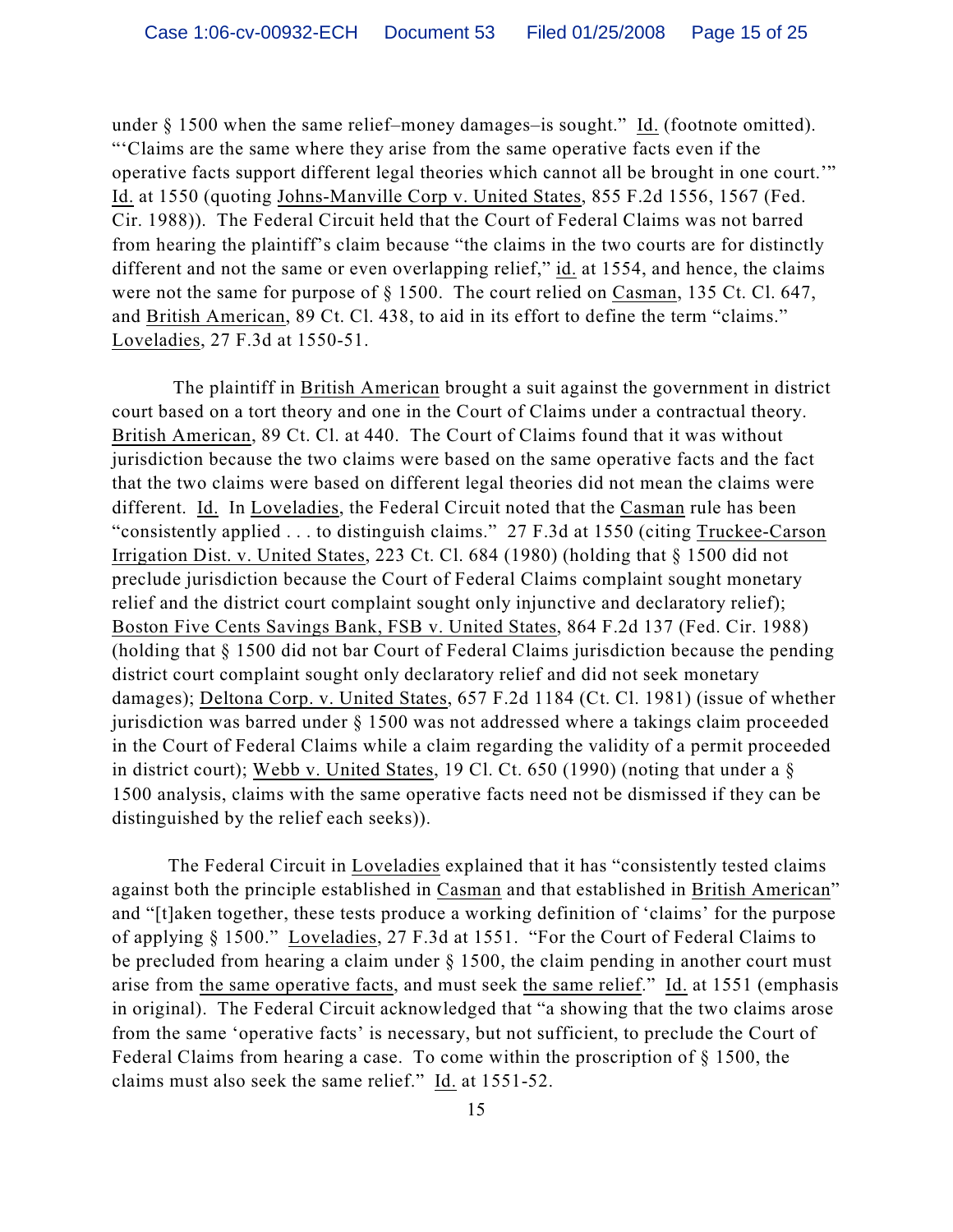Plaintiff asserts that the test articulated in Loveladies should control here rather than the Keene IV test. Pl.'s Resp.  $17 \& n.8$ . Plaintiff fails, however, to explain why the Loveladies test should prevail over the Keene IV test, other than to argue that "this court is 'governed by the Federal Circuit's explication of Keene [in Loveladies] which developed it into a two prong test." Id. at 17 n.8 (alteration in original). The court agrees that the decisions of the Federal Circuit are binding on this court. However, the court does not view the Loveladies text advanced by plaintiff as controlling over the closely related text appearing in Keene IV. The court understands the difference between the § 1500 analyses in Keene IV and Loveladies to center on the issue of the whether the relief sought in both courts is "distinctly different," Loveladies, 27 F.3d at 1549, or if there is "some overlap," Keene IV, 508 U.S. at 212. In order to satisfy both tests, the relief sought must be, under Loveladies, "distinctly different", 27 F.3d at 1549, and, under Keene IV, relief that does not contain "some overlap," 508 U.S. at 212. Therefore, the court now turns to address whether plaintiff's claims are based on the same operative facts and whether the relief plaintiff seeks in both courts contains "some overlap" or is "distinctly different."

At issue in plaintiff's District Court complaint "are funds and other assets, including approximately 21,840 acres of land, held in trust by the United States for the benefit of the Community." Def.'s Mot. Ex. 1, ¶ 2. Plaintiff states that "the trust funds are comprised of both judgment funds held in trust pursuant to federal law and funds that receive their trust character as proceeds of trust property, specifically the lease and sale of resources or lands that are held in trust." Id. Plaintiff asserts that the 21,840 acres of trust land "have produced valuable natural resources and have been leased to third parties and/or to the government for rights-of-way, business uses, and other purposes" over the years. Id. at ¶ 3. Plaintiff claims that its "[t]ribal lands, associated resources, and income derived therefrom constitute a substantial portion of the assets held by the United States in trust for the Community's benefit." Id. at ¶ 13.

In its District Court complaint, plaintiff alleges breaches of trust by the government with respect to its management of plaintiff's trust property and trust funds. See id. at ¶ 20. Plaintiff contends that the government "grossly mismanaged and continue[s] to grossly mismanage the trust and [has] failed for over a century to carry out the most basic and fundamental trust duties owed to the Community." Id. at ¶ 4. Plaintiff's specific allegations of mismanagement include the government's alleged failure to provide an adequate accounting of the trust assets, id. at  $\P\P$  4(a), 20(a); the government's alleged failure to properly collect, invest, and disburse trust funds belonging to the Community, see id. at  $\P$  4(d), 14; the government's alleged failure to use reasonable skill and care to invest and deposit trust funds in such a way as to maximize the productivity of trust property, id. at  $\P\P$  4(c), 20(f); and the government's alleged failure to preserve and protect the trust property, id. at  $\P\P$  4(e), 20(d).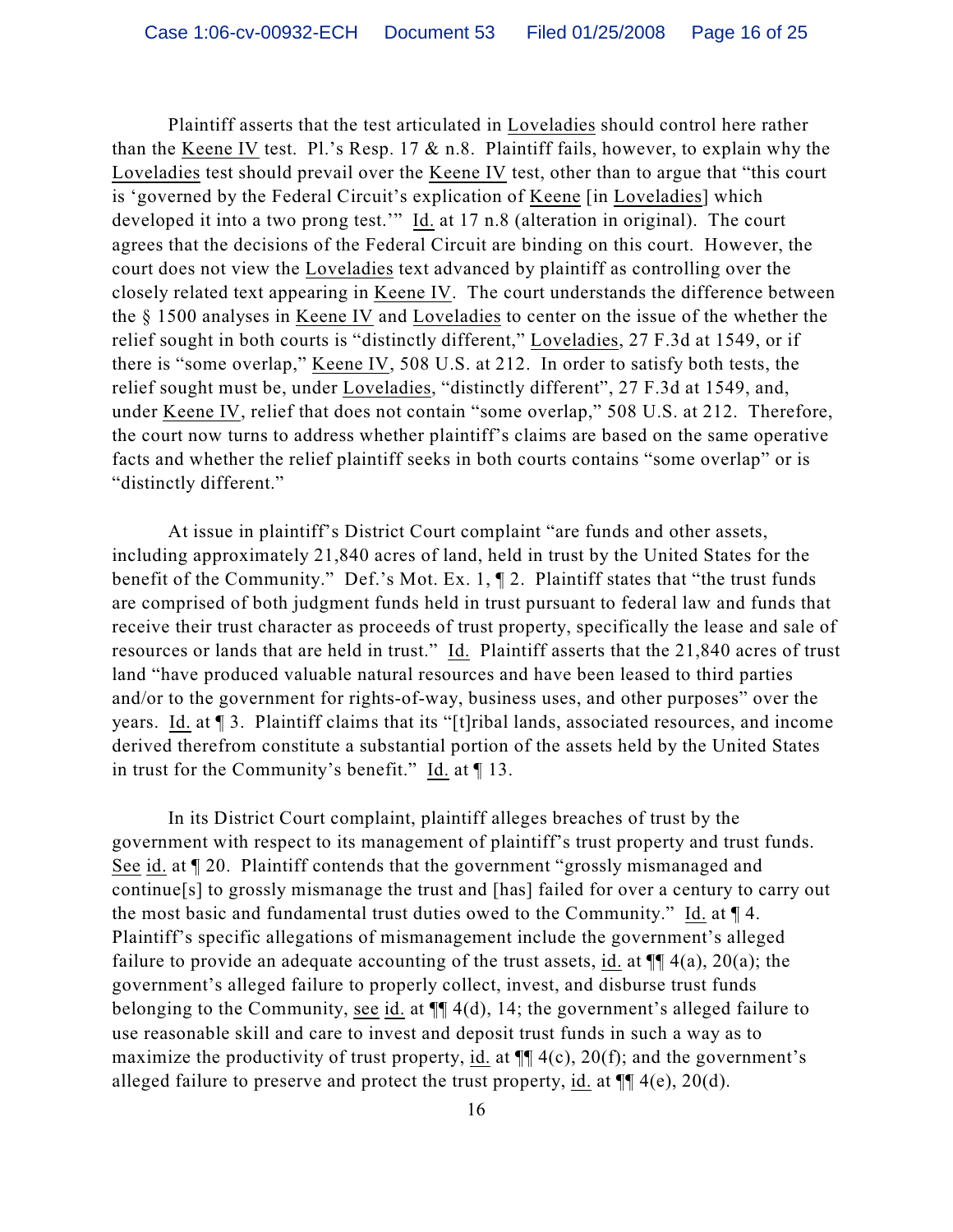Plaintiff's District Court complaint seeks "redress of breaches of trust by the United States, acting by and through the defendants, in the management and accounting of trust assests." Id. at ¶ 1. In particular, plaintiff's District Court complaint seeks "to compel the defendant to provide a full and complete accounting of all trust assets belonging to [plaintiff] and to correct the balances of [plaintiff's] trust fund accounts to reflect accurate balances." Id. Plaintiff's District Court complaint seeks injunctive relief that would direct defendant to provide plaintiff with "a complete, accurate, and adequate accounting of [plaintiff's] trust assets," id. at ¶ 42. In its District Court complaint, plaintiff also seeks "a restatement of [its] trust fund account balances in conformity with the ultimate and complete accounting, and to any additional equitable relief that may be appropriate (e.g., disgorgement, equitable restitution, or an injunction directing the trustee to take action against third parties)." Id. at  $\P$  43.

At issue in plaintiff's Court of Federal Claims complaint is the government's alleged "mismanagement of the . . . Community's trust property," including its 21,840 acres of land, funds, and assets. CFC Compl. ¶¶ 1, 9, 14-15. Just as in the District Court complaint, plaintiff asserts that its 21,840 acres "ha[ve] produced valuable natural resources and ha[ve] been leased to third parties and/or the federal and state governments for rights-of-way, business uses, and other purposes." Id. at ¶ 12. Plaintiff states that the land "is held in trust by the United States for the benefit of the . . . Community" and that "[a] substantial portion of the funds held by the United States in trust for the . . . Community is derived from income from tribal lands." Id. at ¶¶ 14-15. That income "is derived from . . . the sale of the natural resources and the conveyance of certain interests in the . . . Community's tribal trust land, including leases, easements, and rights of way." Id. at ¶ 16. Plaintiff states that "[t]hese assets, and the income they produce, form the core of the . . . Community's tribal trust assets." Id.

In its Court of Federal Claims complaint, plaintiff alleges breaches of trust by the government with respect to its management of plaintiff's trust property and trust funds. Id. at ¶¶ 22-39. Plaintiff contends that the government "consistently and egregiously failed to comply with . . . [the] fiduciary duties incumbent on a trustee, and it continues to violate the . . . Community's rights as beneficiary of the trust." Id. at ¶ 22. Plaintiff's specific allegations of failures to comply include the government's alleged failure "to keep and render clear and accurate accounts with respect to the administration of the trust," id. at ¶ 22(c); the government's alleged failure to properly collect, invest, and disburse trust funds belonging to the Community, id. at ¶ 22(h); the government's alleged failure to exercise the proper skill and care "to invest and deposit trust funds in such a way as to maximize the productivity of trust property," id. at  $\P$  22(e), 22(j); and the government's alleged failure preserve and protect the trust property, id. at ¶ 22(f).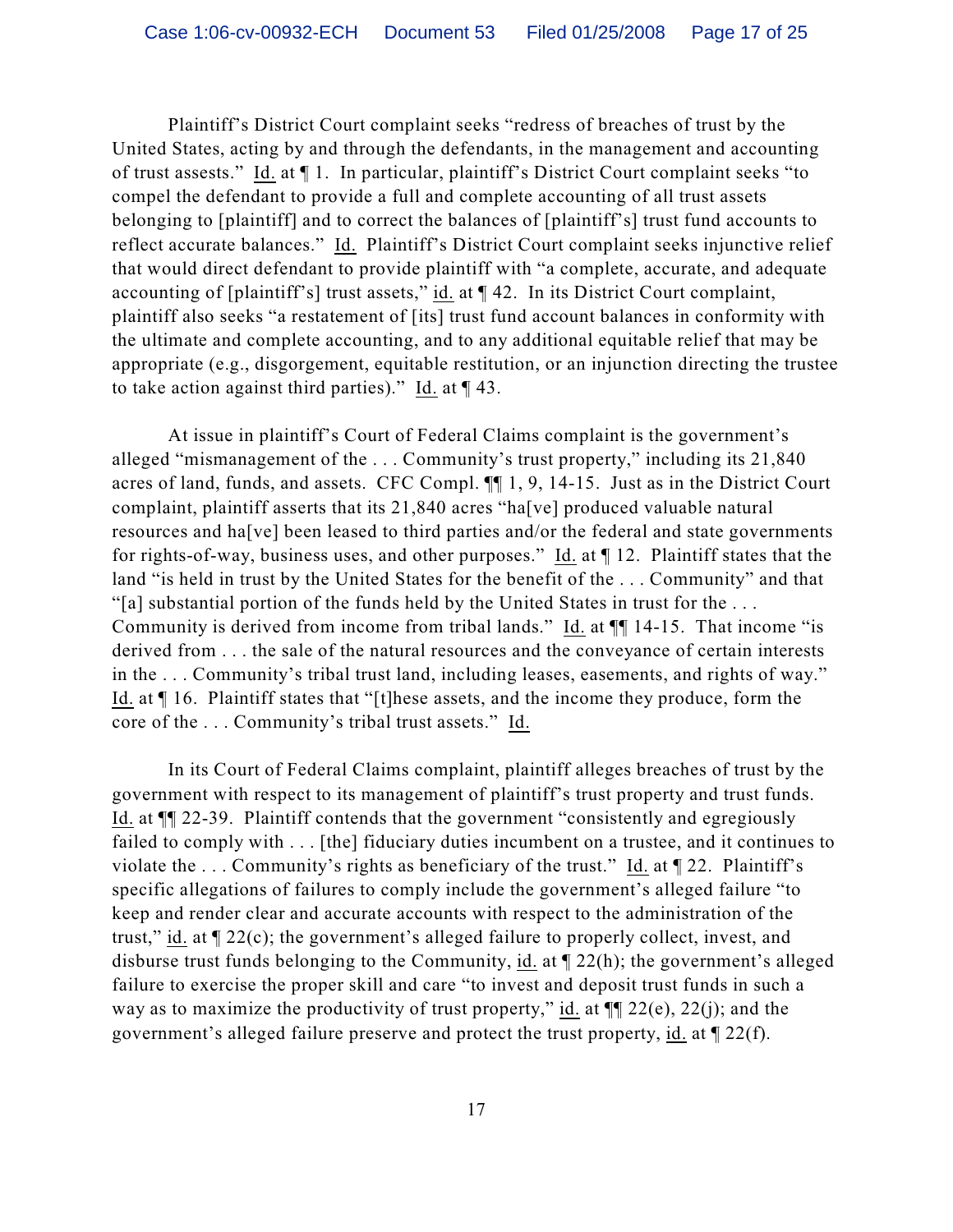As in plaintiff's District Court complaint, plaintiff's Court of Federal Claims complaint also seeks "redress [of] gross breaches of trust by the United States." Id. at ¶ 1. Plaintiff alleges that the "United States has consistently and egregiously failed to comply with . . . fiduciary duties incumbent on a trusteee." Id. at  $\P$  22. Plaintiff contends that defendant breached its trust duties by failing to administer properly the trust for the benefit of plaintiff. Id. Plaintiff seeks money damages resulting from the defendant's alleged breach of its fiduciary duties owed to plaintiff with respect to the management of plaintiff's land and natural resources, id. at ¶ 29, damages arising from defendant's "breach of fiduciary duty in its management and investment of trust funds," id. at ¶ 34, and damages arising from defendant's breach of fiduciary duty with respect to the management of judgment funds, id. at ¶¶ 35-39.

In sum, plaintiff's Court of Federal Claims complaint and District Court complaint involve the same parties, the same trust corpus, and the same allegations that the government breached its trust responsibilities. Compare Def.s Mot. Ex. 1 with CFC Compl. Plaintiff's District Court complaint states that the assets "[i]nvolved in this action are funds and other assets, including approximately 21,840 acres of land, held in trust by United States for the benefit of the Community" which "have produced valuable natural resources and have been leased to third parties and/or to the government for rights-ofway, business uses, and other purposes." Def.'s Mot Ex. 1,  $\P$  2-3. Similarly, plaintiff's Court of Federal Claims complaint involves "[i]ncome . . . derived from, inter alia, the sale of the natural resources and the conveyance of certain interests in the Ak-Chin Indian Community's tribal trust land, including leases, easements, and rights-of-way." CFC Compl. ¶ 16.

It is apparent to the court that both plaintiff's Court of Federal Claims complaint and District Court complaint are based on the same operative facts. In each complaint, plaintiff alleges a breach of trust by the United States related to its alleged failure to manage properly the Community's trust funds and assets. The court agrees with defendant's assertion that "the same operative facts underlie both the District Court and CFC Complaints," including facts such as "what funds were collected and deposited, and whether those collections and deposits of funds or proceeds were in an appropriate amount." Def.'s Mot. 16.

Plaintiff contends that the breaches of trust it alleges in District Court and in the Court of Federal Claims arise from different duties of trust and that its two claims are, therefore, based on different operative facts. Pl.'s Resp. 19-24. Plaintiff makes two arguments in support of its contention that its complaints are not based on the same operative facts. Id. at 19-22. First, plaintiff argues that the term "operative facts" does not include every fact in the complaint, but "instead require[s] some link between the facts and the elements of the claim to be proved." Id. at 19 (citing Loveladies, 27 F.3d at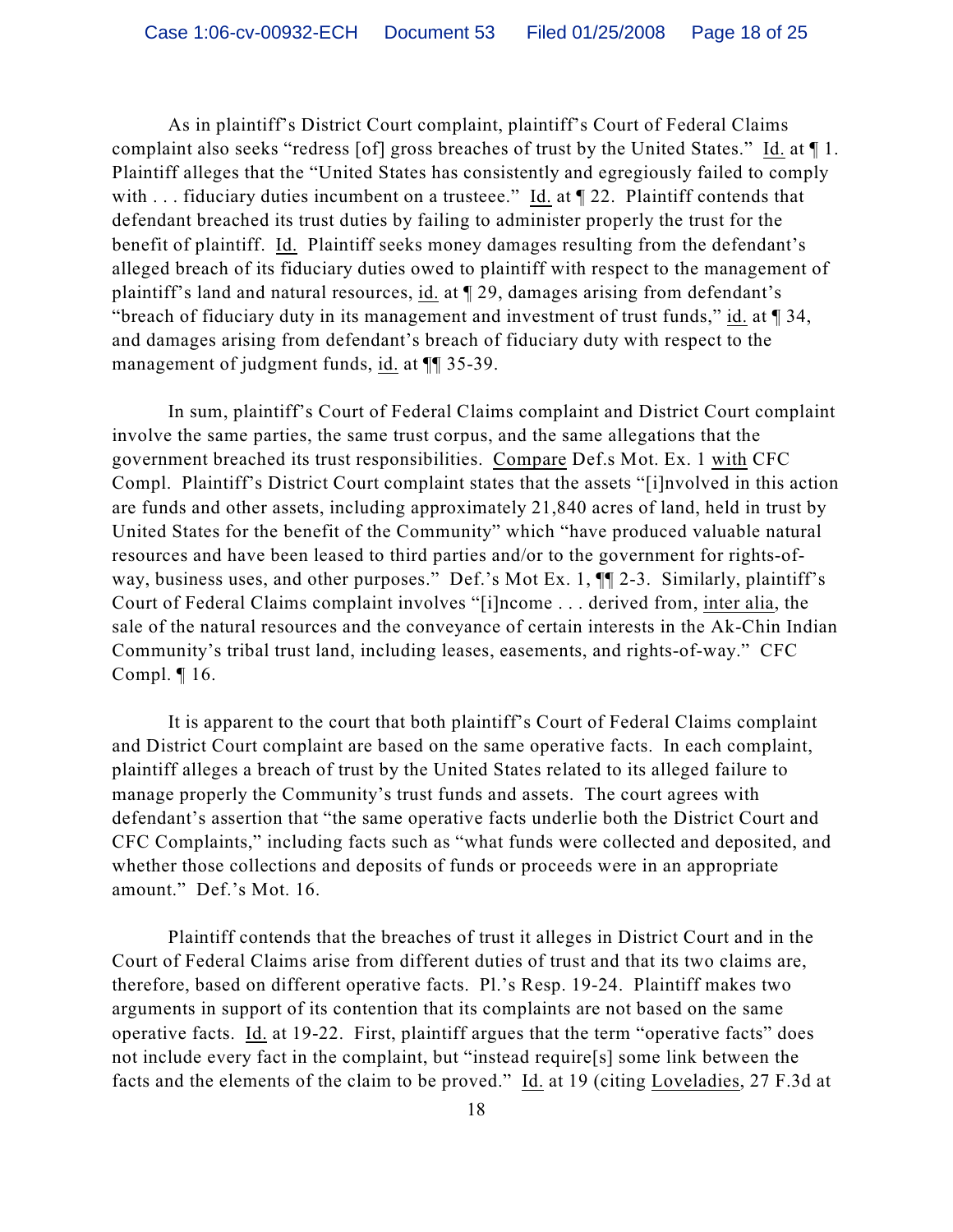1551 n.17 ("Despite its lineage, it can be argued that there is a basic epistemological difficulty with the notion of legally operative facts independent of a legal theory. Insofar as a fact is 'operative' – i.e., relevant to a judicially imposed remedy – it is necessarily associated with an underlying legal theory, that is, the cause of cause of action.  $\dots$  ")). Plaintiff cites several cases which it regards as supportive of its contention that claims "involving similar background facts, but different operative facts, [do] not implicate § 1500's bar." Id. at 20-21 (citing, inter alia, Cooke v. United States (Cooke), 77 Fed. Cl. 173, 177-78 (2007); d'Abrera v. United States (d'Abrera), 78 Fed. Cl. 51 (2007); Heritage Minerals, Inc. v. United States (Heritage Minerals), 71 Fed. Cl. 710, 715 (2006); Williams v. United States (Williams), 71 Fed. Cl. 194, 199-200 (2006); Fire-Trol Holdings, LLC v. United States, 65 Fed. Cl. 32, 34-35 (2005)). Second, plaintiff argues that its complaints "do not present the same operative facts" because the government's duty to account for plaintiff's trust is at issue in plaintiff's District Court complaint and the government's duty to deposit and invest plaintiff's trust funds is at issue in plaintiff's Court of Federal Claims complaint. Pl.'s Resp. 21-22. Plaintiff argues that "the facts underlying the breaches of those duties" are "what is legally controlling," id. at 21. Plaintiff argues that "the specific duties [plaintiff] seeks to vindicate in each court, and the facts supporting the breaches of those duties, are different." Id. at 23. Plaintiff attempts to illustrate its argument by asserting that if the result of the district court action was an accounting that revealed the government's failure to invest funds, it would have an action for money damages in this court, and "[t]he facts presented in support of these claims would be different from the facts presented to support the equitable accounting claim in the District Court." Id. at 22.

The court notes that prior cases from this court appear to support plaintiff's first argument that claims with similar background facts, but different operative facts, do not implicate § 1500 jurisdictional bar. However, the court does not find that these cases support plaintiff's further argument that the similar facts in both actions are merely background facts. For example, in Heritage Minerals, the operative facts at issue in the district court complaint related to contamination of groundwater that began in 1958, 71 Fed. Cl. at 715, and the operative facts at issue in the claim before this court arose from a subsequent installation of monitoring wells and an Administrative Order requiring Heritage to permit the government to enter its land, id. The court found that § 1500 did not bar jurisdiction because the claims were based on different operative facts. Id. at 717. The differences between the operative facts in the two complaints at issue in Heritage cannot be found here. The similarities between plaintiff's Court of Federal Claims complaint and District Court complaint extend beyond mere background facts. The factual basis for plaintiff's allegation of the government's breach of trust responsibilities in each case is the same because, in both actions, the courts will have to analyze the same facts regarding the government's management and administration of the same trust funds and assets over the same time periods.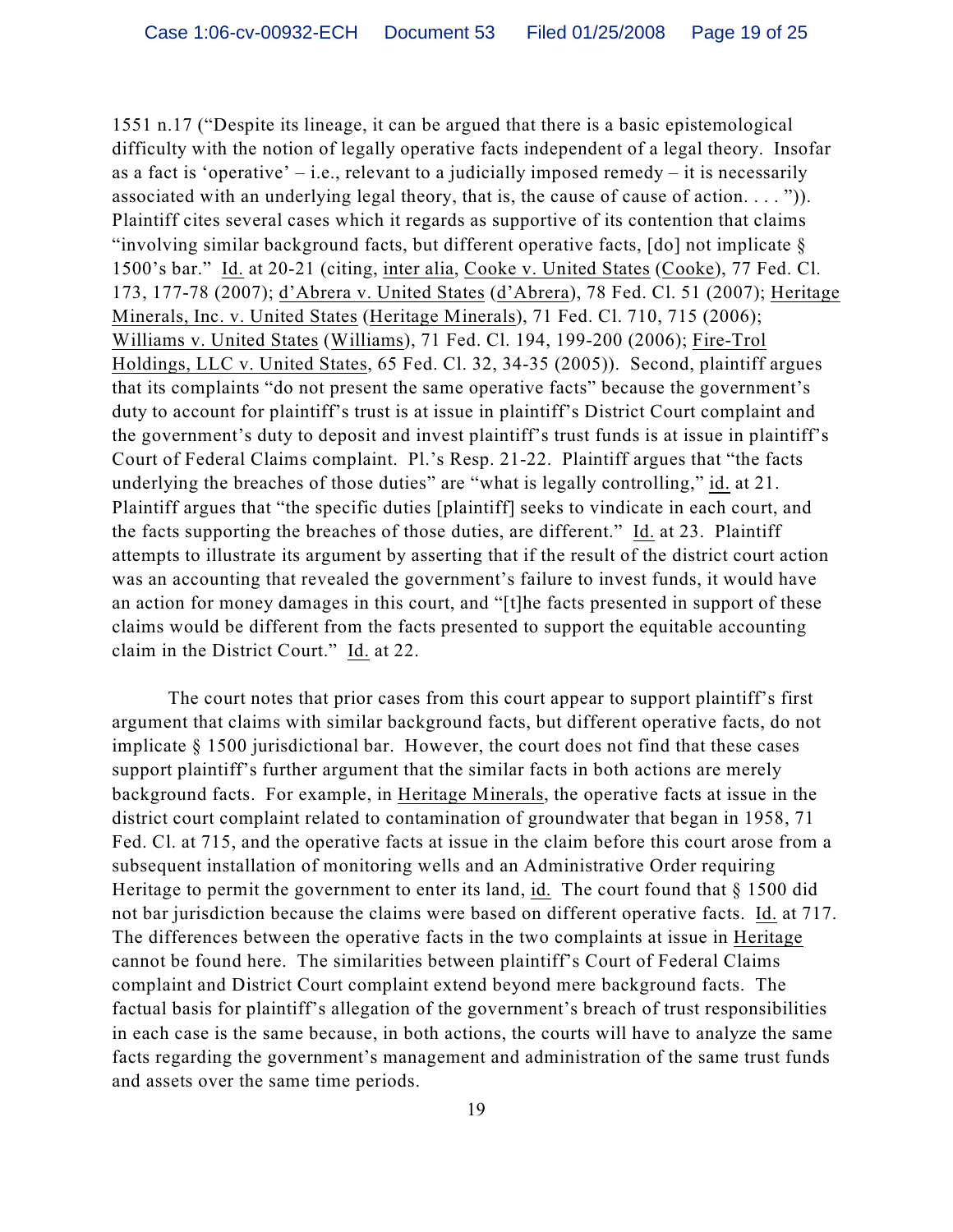Plaintiff's reliance on Cooke, 77 Fed. Cl. 173, is similarly misplaced. In that case, plaintiff filed a complaint in district court alleging two causes of action: unequal pay in violation of the Equal Pay Act (EPA) and retaliatory action by the government under the Fair Labor Standards Act (FLSA). Cooke, 77 Fed. Cl. at 175. Plaintiff then amended that complaint to withdraw the FLSA count and moved to transfer her EPA claim to the Court of Federal Claims. Id. at 175-76. After the District Court granted the transfer and the Court of Federal Claims accepted the case for filing, plaintiff filed a new claim in the District Court alleging retaliatory action by the government in violation of the FLSA. Id. at 176. Defendant moved to dismiss the case in the Court of Federal Claims, stating that § 1500 bars the court's jurisdiction to adjudicate the case. Id. at 174. The court denied defendant's motion, holding that plaintiff "asserted a separate and distinct claim from her District Court case when she transferred her EPA claim to this Court." Id. at 176. Here, plaintiff's Court of Federal Claims complaint does not present "a separate and distinct claim" from that contained in plaintiff's District Court complaint. The allegations against the government in each complaint are very similar - and sometimes even identical - to one another. Whereas the Cooke court found "a material difference between the operative facts relevant to each claim," id. at 178, there is no such difference between the operative facts relevant to plaintiff's two complaints in this case.

The same or a similar analysis may be made of the other cases that plaintiff cites in support of its argument that its District Court and Court of Federal Claims complaints do not arise out of the same operative facts. In d'Abrera v. United States, the court held that § 1500 did not bar the court's jurisdiction because the claims involved different conduct. d'Abrera, 78 Fed. Cl. at 60. That case concerned two claims by the plaintiff, a Lanham Act claim and a copyright infringement claim. Id. at 58. The court found that different conduct gave rise to each claim because the Lanham Act claim involved plaintiff's allegation that defendant had misrepresented plaintiff's photographs as his own, while the copyright infringement claim involved plaintiffs' allegation that defendant reproduced and distributed hundreds of plaintiff's photographs without permission. Id. Because different conduct formed the basis of the different claims, the court found that § 1500 did not bar the court's jurisdiction. Id. at 59. Here, plaintiff does not allege that different conduct by defendant gives rise to each of its complaints. Rather, the complaints concern the exact same conduct: the District Court complaint alleges that defendant "has consistently and egregiously failed to comply" with its fiduciary obligations, Def.'s Mot. Ex. 1, ¶ 20, and the Court of Federal Claims complaint alleges that defendant "has consistently and egregiously failed to comply" with its fiduciary duties, CFC Compl. ¶ 22. In Williams, the court held that § 1500 did not bar the court's jurisdiction because the operative facts alleged in the plaintiff's District Court and Court of Federal Claims complaints were "demonstrably different" and because plaintiff "specifically and successfully endeavored to plead different factual elements in each case." Williams, 71 Fed. Cl. at 200. That is not the case here; rather, in each action, the courts must consider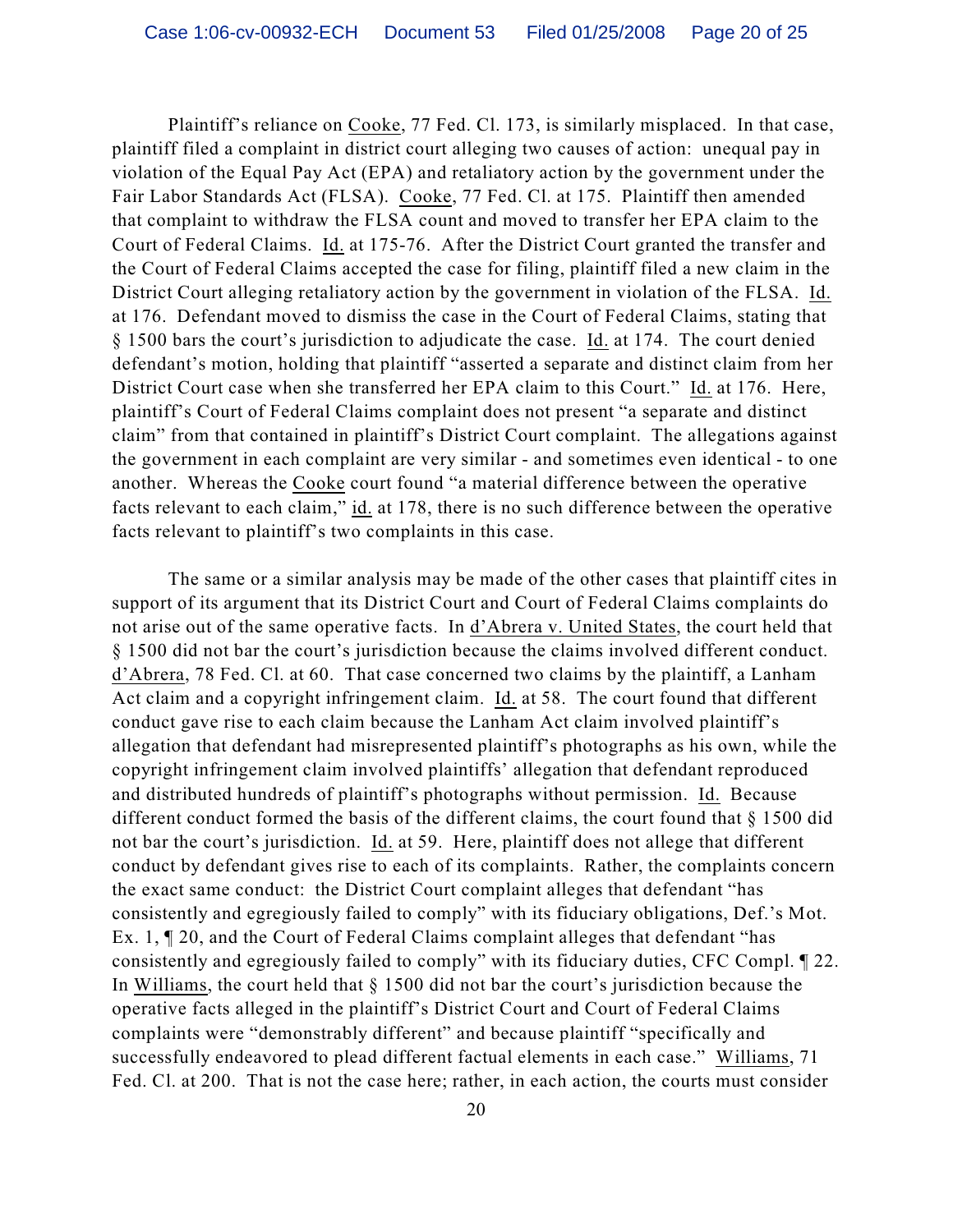the government's management and administration of plaintiff's trust by reviewing the government's alleged failure to maintain records and account for plaintiff's trust property. Plaintiff has not pleaded different factual elements in each case because both courts will have to review the same factual elements when adjudicating plaintiff's claims.

Plaintiff's second argument that there are two different and separate trust duties at issue in its complaints is also unavailing. Notwithstanding plaintiff's attempt to distinguish the government's trust duties in each complaint, the operative facts, those facts upon which plaintiff's allegations of breaches of the government's trust responsibility are based, are the same in both the Court of Federal Claims complaint and the District Court complaint. In each action, the courts must consider the government's management and administration of plaintiff's trust. The court will be required to review the government's alleged failure to maintain records and account for plaintiff's trust property by considering any existing records related to the government's collection, handling, and investment of the Community's trust funds and property. The nature of Indian trust cases and the government's trust responsibility owed to Indian tribes does not lend itself to a simple delineation or separation of operative facts as they pertain to the government's various duties owed to Indian tribes. It is not apparent to the court how it could address facts related to the government's duty to invest and deposit plaintiff's trust funds without considering the facts related to the government's overall trust obligations owed to plaintiff, including its duty to account. It is simply not the case that there are two different and separate sets of trust duties described in plaintiff's District Court complaint and its Court of Federal Claims complaint. Therefore, the court finds that plaintiff's Court of Federal Claims complaint and District Court complaint contain the same operative facts for purposes of the § 1500 jurisdictional bar.

The court next turns to address the issue of whether plaintiff's complaints contain "some overlap" in relief, see Keene IV, 508 U.S. at 212, or if the relief sought in each complaint is "distinctly different," see Loveladies, 27 F.3d at 1549. Plaintiff's argument, in essence, is that its "District Court and Court of Federal Claims actions seek 'distinctly different types of relief in the two courts.'" Pl.'s Resp. 24 (citing Loveladies, 27 F.3d at 1554). Plaintiff contends that "[l]ike the plaintiff in Loveladies, Plaintiff-Beneficiary seeks strictly equitable relief in the District Court – a general accounting of all assets held in trust for the Tribe, and further equitable relief as appropriate – and strictly money damages in the CFC." Id. Plaintiff notes that it tailored its complaints according to the jurisdictional power of each court to grant the relief it seeks. Id. at 24-25. Plaintiff asserts that, for this reason, it does not seek to "obtain declaratory relief . . . or compel the government to comply with its duty to provide a general accounting of all of Plaintiff-Beneficiary's trust assets" in its Court of Federal Claims complaint. Id. at 25. Plaintiff contends that the equitable relief it seeks in its District Court complaint is not the same as money damages. Id. at 33 (relying on Bowen v. Massachusetts (Bowen), 487 U.S. 879,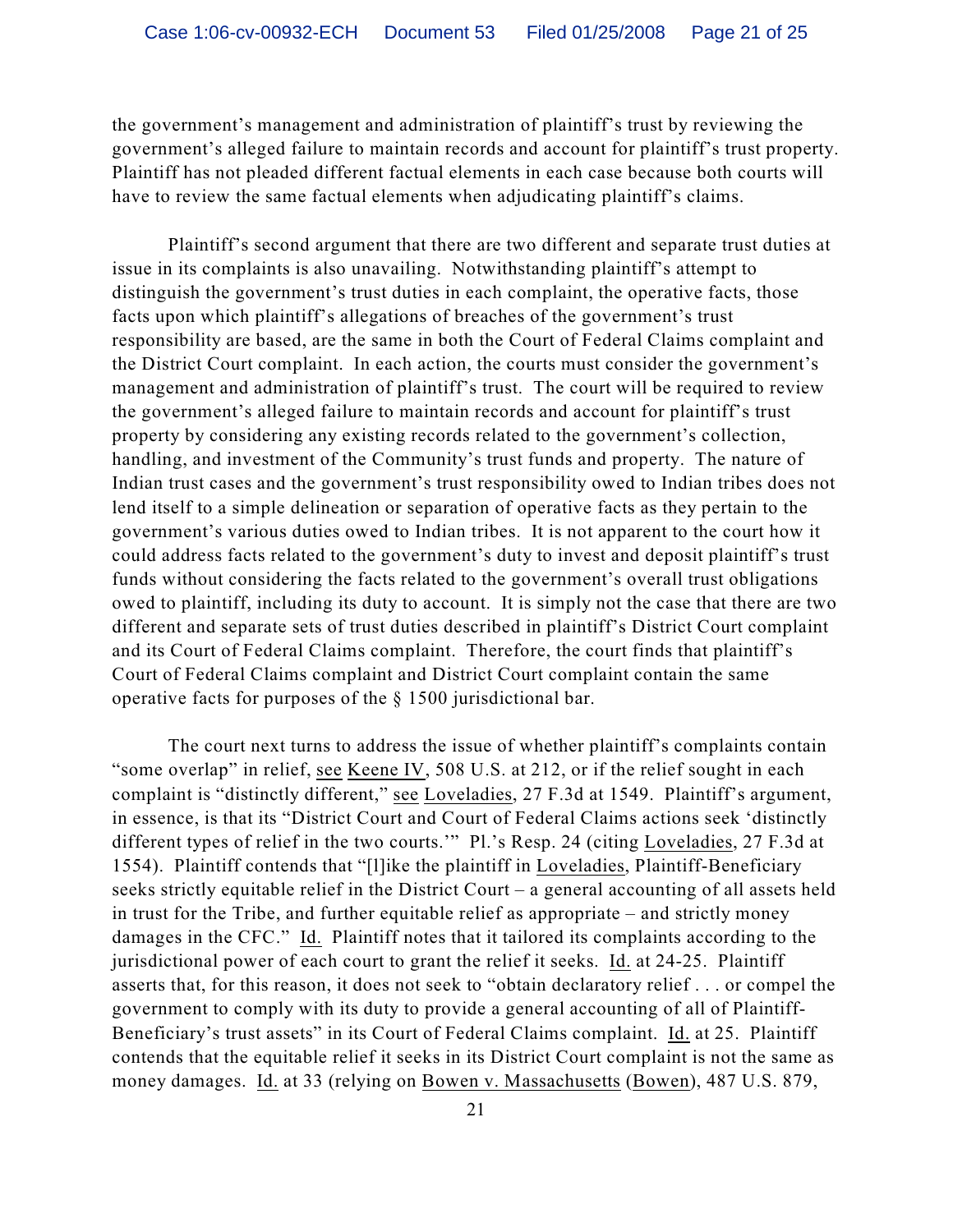893 (1988) (noting "the distinction between an action at law for damages – which are intended to provide a victim with monetary compensation for an injury to his person, property, or reputation – and an equitable action for specific relief – which may include an order providing for . . . 'the recovery of specific property or monies'" (emphasis omitted))).

Defendant argues that both of plaintiff's complaints "seek monetary relief against the Defendant arising from the same breach that Plaintiff hopes the courts will find." Def.'s Mot. 17. Defendant argues that plaintiff's District Court complaint "requests more than an order for a simple equitable accounting," because plaintiff's District Court complaint requests "disgorgement" and "equitable restitution." Id. (citing Def.'s Mot. Ex. 1, ¶¶ 19, 20, 43, 44). Defendant emphasizes its argument that plaintiff seeks monetary relief in both courts by noting that plaintiff's District Court complaint seeks an accounting that will be "followed by an award of monetary relief." Def.'s Reply 12.

A comparison of plaintiff's District Court complaint and Court of Federal Claims complaint indicates that plaintiff has attempted to distinguish the types of relief it seeks in each court. Plaintiff describes the general nature of its Court of Federal Claims complaint as "an action for money damages against the United States, brought to redress gross breaches of trust by the United States." CFC Compl. ¶ 1. Specifically, Count I of plaintiff's Court of Federal Claims complaint requests "a money damage award against the United States arising from its mismanagement of the Ak-Chin Indian Community's land, agricultural and other resources in an amount to be proven at trial plus interest as allowed by law." Id. at ¶ 29. Count II of plaintiff's Court of Federal Claims complaint requests damages arising from the United States' failure "to maximize trust income by prudent investment." Id. at ¶ 33. In Count III of plaintiff's Court of Federal Claims complaint, plaintiff asserts that it is entitled to damages caused by the United States' failure "to invest . . . the principal and earnings of judgment funds held in trust, in a timely manner."  $\underline{Id}$  at  $\P$  38.

Plaintiff describes the general nature of its District Court complaint as "an action to seek redress of breaches of trust by the United States, . . . in the management and accounting of trust assets, including funds and lands, belonging to the plaintiff, . . . and to compel the defendants to provide a full and complete accounting of all trust assets belonging to the Community and to correct the balances of the Community's trust fund accounts to reflect accurate balances." Def.'s Mot., Ex. 1, ¶ 1. In count one of its District Court complaint, plaintiff seeks "a complete, accurate, and adequate accounting of all property held in trust by the United States for [plaintiff's] benefit." Id. at [34. Count two of plaintiff's District Court complaint seeks "a restatement of [plaintiff's] trust fund account balances in conformity with the ultimate and complete accounting, and to any additional equitable relief that may be appropriate (e.g., disgorgement, equitable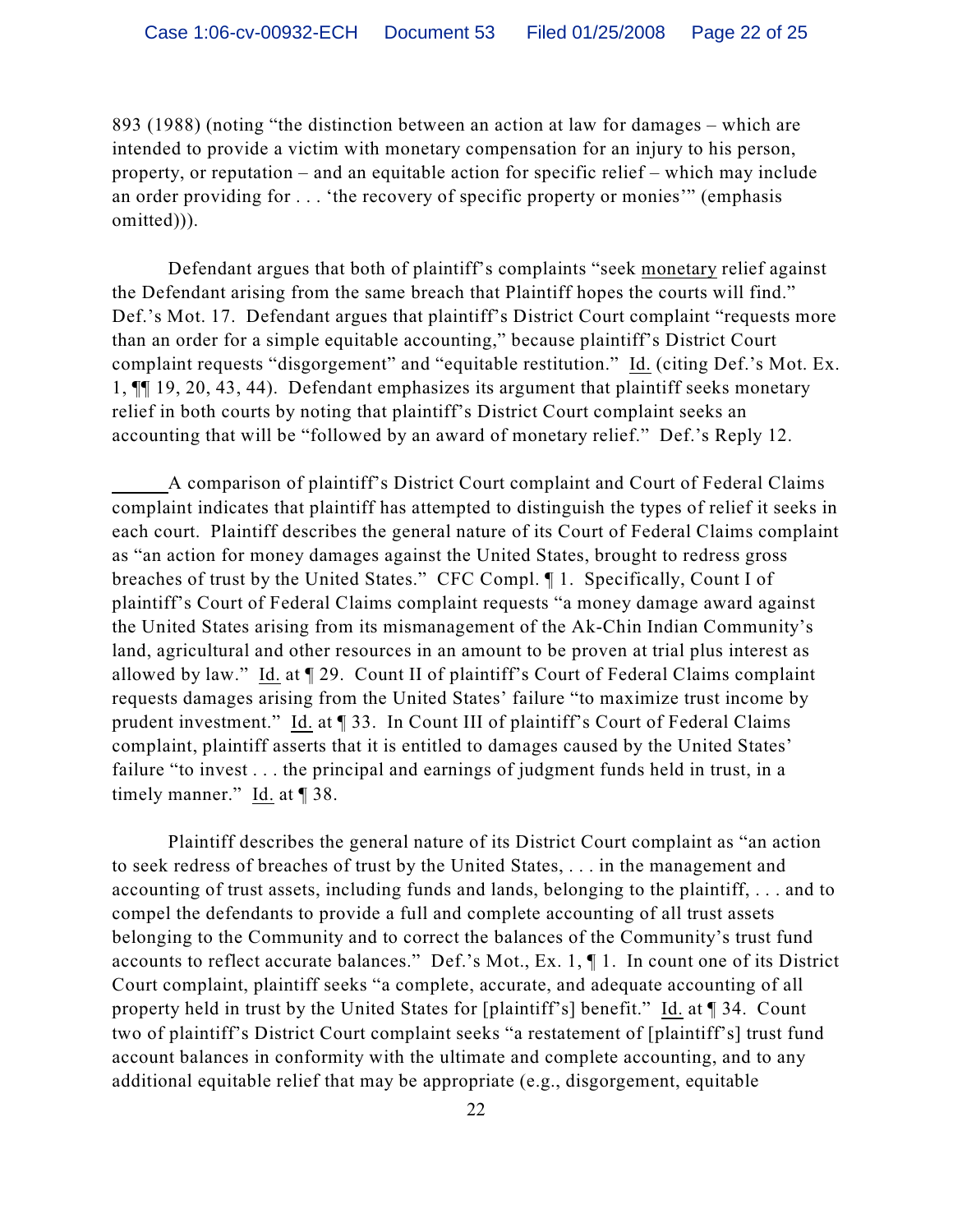restitution, or an injunction directing the trustee to take action against third parties)." Id. at ¶ 43.

Despite plaintiff's attempts to distinguish the types of relief it seeks in both courts, it is apparent to the court that the results sought in each action include overlapping relief. Plaintiff's argument that it "does not seek to recover any money damages in the District Court," Pl.'s Resp. 32 (emphasis omitted), controverts the plain language of its District Court complaint. The so-called equitable relief sought in the District Court complaint includes "disgorgement, equitable restitution, or an injunction directing the trustee to take action against third parties." Def.'s Mot. Ex. 1, ¶ 43. As has been thoroughly reviewed in a recent opinion also addressing § 1500, Tohono O'odham v. United States, No. 06- 944, 2007 U.S. Claims LEXIS 399 (Fed. Cl. Dec. 19, 2007), relief that may be available for a breach of trust (and that is explicitly requested in plaintiff's District Court Complaint in this case, see Def.'s Mot. Ex. 1, ¶ 43) includes significant monetary aspects. For example, Judge Bruggink noted in Tohono O'odham that, "in addition to seeking purely injunctive or declaratory relief, the beneficiary can recover any loss or depreciation in value of the trust estate resulting from the breach of trust, any profit made by the trustee, or any profit which would have accrued to the trust estate if there had been no breach of trust." Tohono O'odham, 2007 U.S. Claims LEXIS 399, at \*25-26 (citing Restatement (Second) of Trusts § 205 (1959)). Given the types of relief available under trust law, the court also agrees with Judge Bruggink's observation that plaintiff's reliance on Bowen to support plaintiff's argument that the relief it seeks in each court is different is "irrelevant." Tohono O'odham, 2007 U.S. Claims LEXIS 399, at \*31-32 ("Although the Court held that the term 'money damages' found in 5 U.S.C. § 702 was distinct from the more general meaning of 'monetary relief,' section 1500 makes no such distinction." (citing <u>Bowen</u>, 487 U.S. at 896-901)).<sup>8</sup>

 ${}^{8}$ By Order of December 21, 2007, the court requested the parties to advise it of the distinctions, if any, between the complaints at issue in Tohono O'odham v. United States, No. 06-944L, and the complaints at issue in this case, and whether any aspects of the court's legal analysis in Tohono O'odham are inapplicable to this case. Order of Dec. 21, 2007. Now before the court are Plaintiff's Brief in Response to the Court's Request for Briefing Regarding the Opinion Issued in Tohono O'odham v. United States (Pl.'s Tohono Br.) and Defendant's Brief Pursuant to the Court's December 21, 2007 . . . Order (Def.'s Tohono Br.). Plaintiff argues that "the principal distinction between the complaints at issue in Tohono O'odham and the complaints at issue here is the Ak-Chin's claim in the District Court was not pending at the time it filed its complaint in the Court of Federal Claims." Pl.'s Tohono Br. 1. Plaintiff also contends that the Tohono O'odham court misconstrues § 1500 and erroneously concludes that there is an overlap between the relief requested in the Court of Federal Claims and the District Court. Id. at 3-6. Defendant argues that there are no material distinctions between the two sets of complaints (continued...)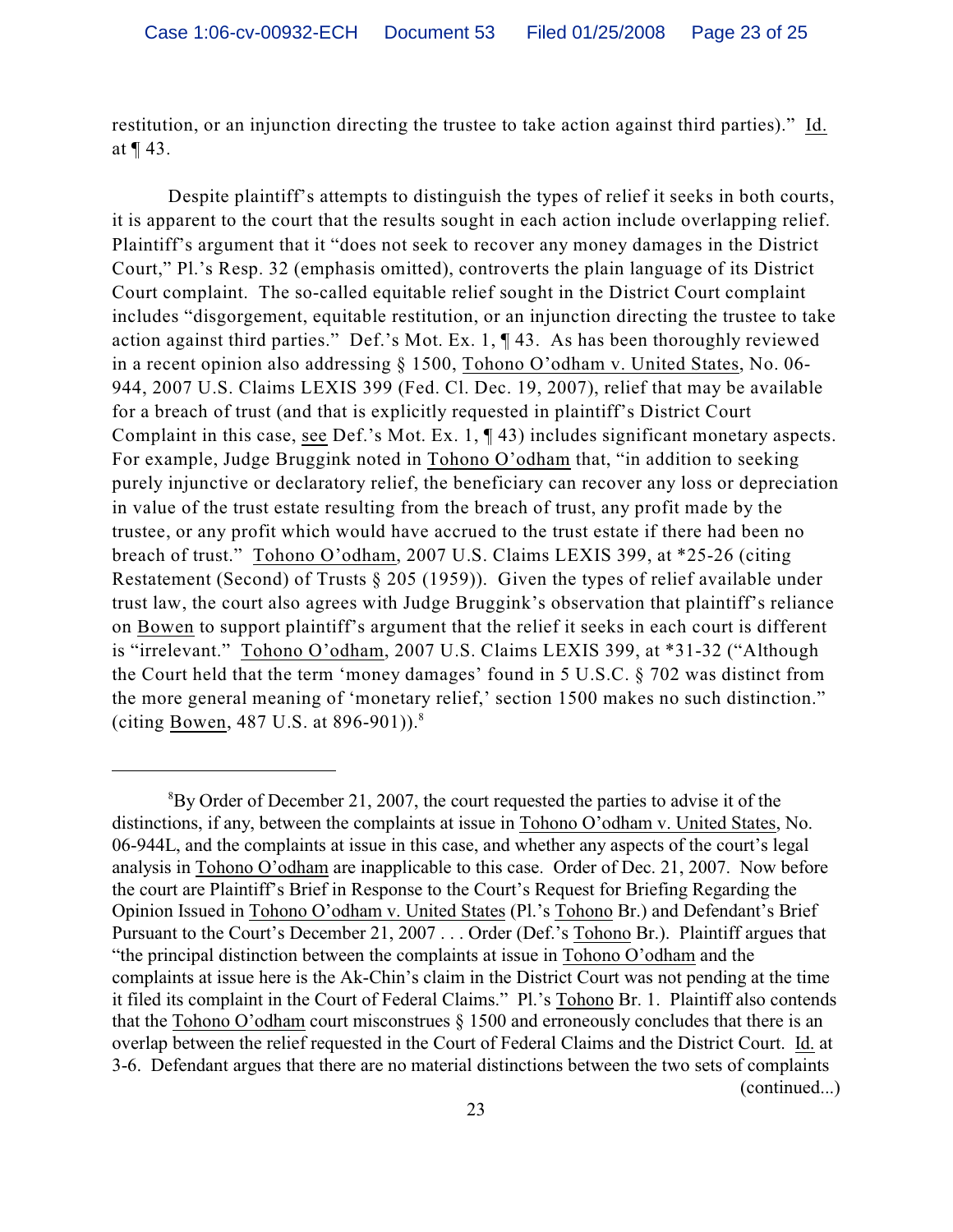In both complaints plaintiff seeks to remedy its claims of breach of trust and both complaints seek monetary relief. Therefore, for purposes of § 1500, plaintiff's claims contain "overlapping relief," Keene IV, 508 U.S. at 212, that is not "distinctly different."<sup>9</sup> Loveladies, 27 F.3d at 1549. Because plaintiff's complaints are based on the same operative facts and seek overlapping relief that is not distinctly different, under either and/or both of the Keene test and the Loveladies test, § 1500 would preclude jurisdiction if plaintiff's Court of Federal Claims complaint had not been found to have been filed before plaintiff's District Court complaint.

IV. Conclusion

For the reasons stated above in Part III.A, defendant's motion is DENIED.

IT IS SO ORDERED.

 $\frac{8}{2}$ ...continued)

in Tohono O'odham and in this case and asserts that the analysis conducted in that case applies to this case and warrants the same result. Def.'s Tohono O'odham Br. 4-12. The court is not persuaded by plaintiff's legal arguments but does agree that plaintiff's District Court complaint was not pending at the time that plaintiff filed its Court of Federal Claims complaint.

 $\rm{POT}$  course, there is far from a complete overlap between the relief available in the District Court and the Court of Federal Claims. If the court were analyzing this subject as a matter of first impression, and, in particular, without the guidance of the Supreme Court, see Keene IV, 508 U.S. at 212, the court would take into consideration the force of an argument for permitting a tribe to vindicate its entitlement to full performance of all aspects of the trust duties that are owed to it by the United States in the different forums afforded by the District Court and the Court of Federal Claims, see United States v. Mitchell, 463 U.S. 206, 226 (1983) ("This Court and several other federal court have consistently recognized that the existence of a trust relationship between the United States and an Indian or Indian tribe includes as a fundamental incident the right of an injured beneficiary to sue the trustee for damages resulting from a breach of trust."); United States v. Mason, 412 U.S. 391, 398 (1973) ("There is no doubt that the United States serves in a fiduciary capacity with respect to these Indians and that, as such, it is duty bound to exercise great care in administering its trust." (citing Seminole Nation v. United States, 316 U.S. 286, 296-97 (1942))); Shoshone Indian Tribe of the Wind River Reservation v. United States, 364 F.3d 1339, 1348 (Fed. Cir. 2004) ("Because of its treaty and statutory obligations to tribal nations, the United States must be held to the 'most exacting fiduciary standards' in its relationship with the Indian beneficiaries" (quoting Coast Indian Cmty. v. United States, 550 F.2d 639, 652 (Ct. Cl. 1977))). Militating against that consideration, however, is the fact that it is within a tribe's power by sequence of filing to avoid preclusion of Court of Federal Claims jurisdiction under § 1500.